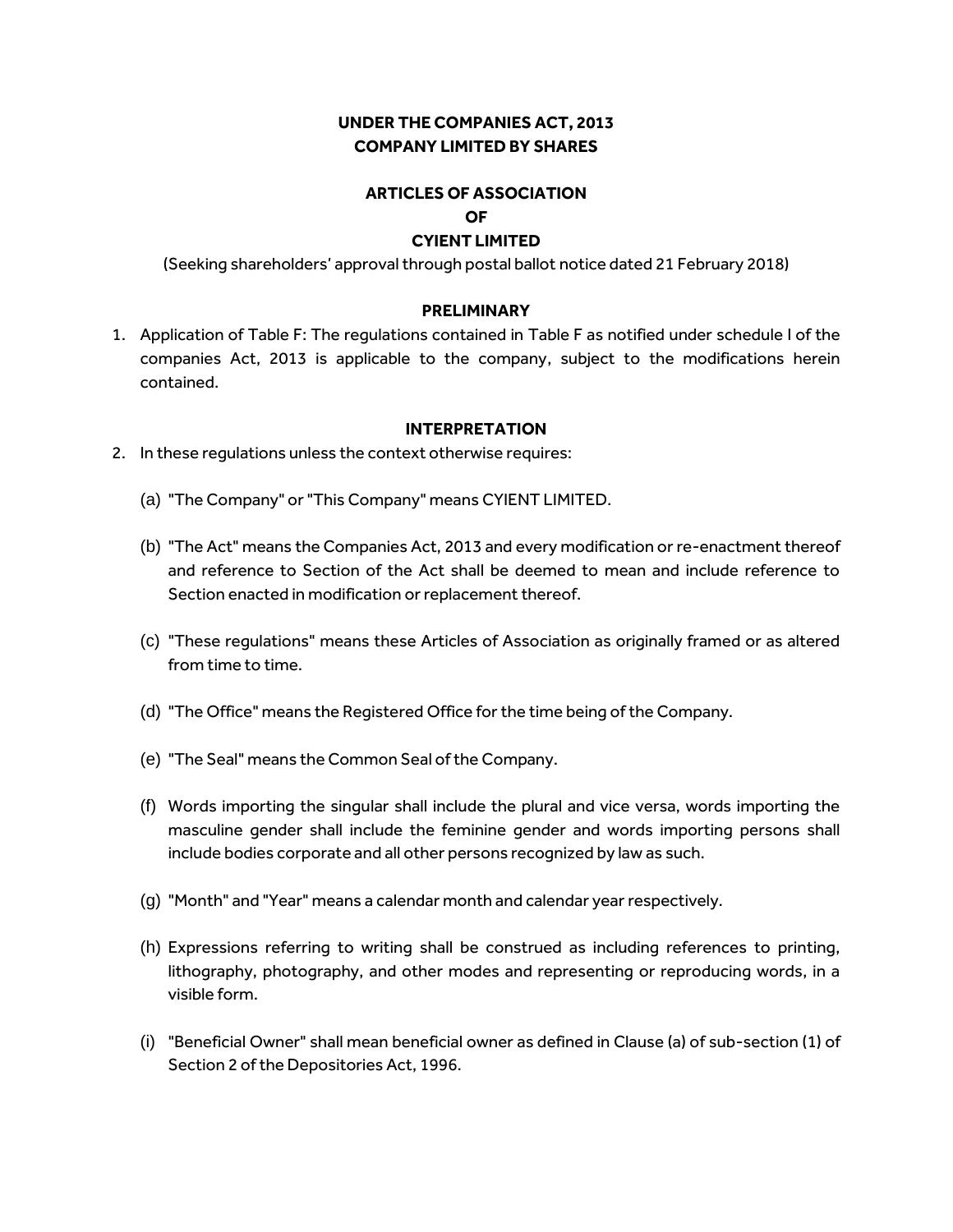- (j) "Depositories Act, 1996" shall include any statutory modification or re-enactment thereof.
- (k) "Depository" shall mean a Depository as defined in Clause (e) of sub-section (1) of Section 2 of the depositories Act, 1996 and
- (l) "Member" means the duly registered holder from time to time of the shares of the company and includes the subscribers to the Memorandum of the Company and the beneficial owner as defined above.

## **COMPANY TO BE LIMITED COMPANY**

3. The Company shall not give, whether directly or indirectly, and whether by means of a loan, guarantee, the provisions of security or otherwise any financial assistance for the purpose of or in connection with the purchase of or subscription made or to be made by any person of or for any shares in the company.

#### **SHARE CAPITAL AND VARIATION OF RIGHTS**

4. (a) The Authorised share capital of the company shall be as stated in Clause V of the Memorandum of Association of the Company.

(b) The Company shall have power to divide the shares of Capital (original, increased, reduced or converted) into several classes and to attach thereto respectively such qualified or special rights, privileges or conditions in such manner provided by the regulations of the Company as originally framed or as altered from time to time by special resolution. The Company shall be entitled to issue special instruments including warrants / options, and to attach thereto such qualified or special rights, privileges or conditions in such manner provided by the regulations or as altered from time to time by special resolution.

- 5. Subject to the provisions of section 55 of the Act, the Company shall have power to issue preference shares carrying a right to redemption out of profits or out of the proceeds of a fresh issue of shares made for the purpose of such redemption or liable to be so redeemed at the option of the company.
- 6. Subject to the provisions of the Act and these Articles, the shares in the capital of the company shall be under the control of the Directors who may issue, allot or otherwise dispose of the same or any of them to such persons, in such proportion and on such terms and conditions and either at a premium or at par and at such time as they may from time to time think fit.
- 7. Save as herein otherwise provided, the Company shall be entitled to treat the person whose name appears on the Register of Members as the holder of any share or whose name appears as the beneficial owner of shares in the records of the Depository, as the absolute owner thereof and accordingly shall not, except as ordered by a Court of competent jurisdiction or as by law required, be bound to recognize any claim or claims or right to or interest in such share on the part of any other person whether or not it shall have express or implied notice thereof. No notice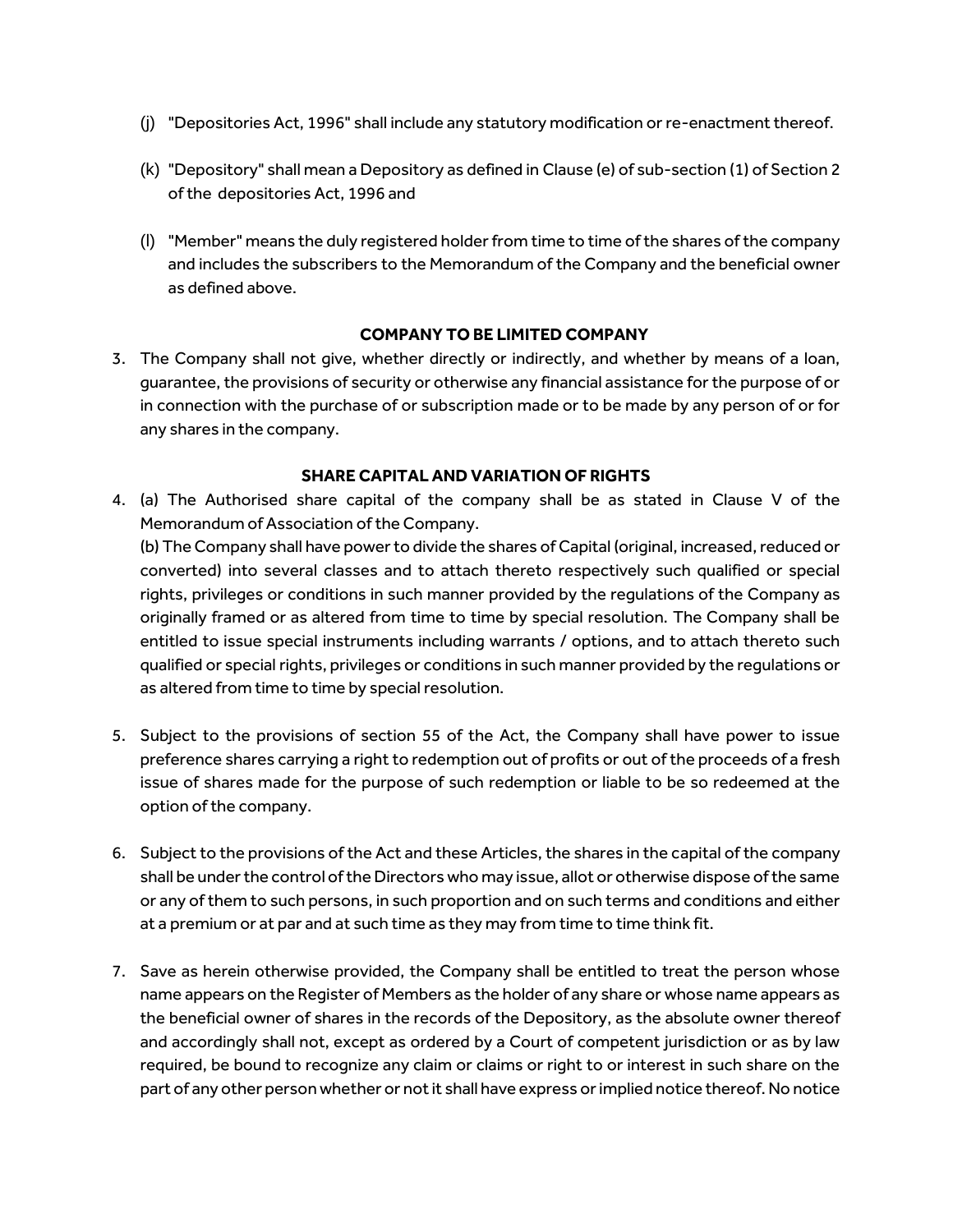of any trust, express, implied or constructive shall be entered in the Register of Members or of Debenture holders.

- 8. The Company shall cause to be kept a Register and Index of Members / Debentureholders in accordance with all applicable provisions of the Companies Act, 2013 and the Depositories Act, 1996 with details of shares held in material and dematerialized forms in any media as may be permitted by law including in any form of electronic media. The Company shall be entitled to keep in any state or Country outside India a branch Register of Members resident in that state or country. The Company shall keep a book to be called "Register of Transfers" and therein shall be fairly and distinctively entered particulars of every transfer or transmission of any share held in material form.
- 9. (i) Every person whose name is entered as a member in the register of members shall be entitled to receive within two months after incorporation, in case of subscribers to the memorandum or after allotment or within one month after the application for the registration of transfer or transmission or within such other period as the conditions of issue shall be provided, --
	- (a) One certificate for all his shares without payment of any charges; or
	- (b) Several certificates, each for one or more of his shares, upon payment of twenty rupees for each certificate after the first.

(ii) Every certificate shall be under the seal and shall specify the shares to which it relates and the amount paid-up thereon.

(iii) In respect of any share or shares held jointly by several persons, the company shall not be bound to issue more than one certificate, and delivery of a certificate for a share to one of several joint holders shall be sufficient delivery to all such holders

- 10. (i) If any share certificate be worn out, defaced, mutilated or torn or if there be no further space on the back for endorsement of transfer, then upon production and surrender thereof to the company, a new certificate may be issued in lieu thereof, and if any certificate is lost or destroyed then upon proof thereof to the satisfaction of the company and on execution of such indemnity as the company deem adequate, a new certificate in lieu thereof shall be given. Every certificate under this Article shall be issued on payment of twenty rupees for each certificate. (ii) The provisions of Articles (2) and (3) shall mutatis mutandis apply to debentures of the company.
- 11. The Company shall be entitled to dematerialize its existing shares, debentures and other securities, rematerialize its shares, debentures and other securities held in the Depositories and / or to issue its fresh shares, debentures and other securities, in a dematerialized form pursuant to the Depositories Act, 1996 and the rules framed there under, if any.
- 12. In the case of transfer or transmission of shares or other marketable securities where the Company has not issued any certificates and where such shares or securities are being held in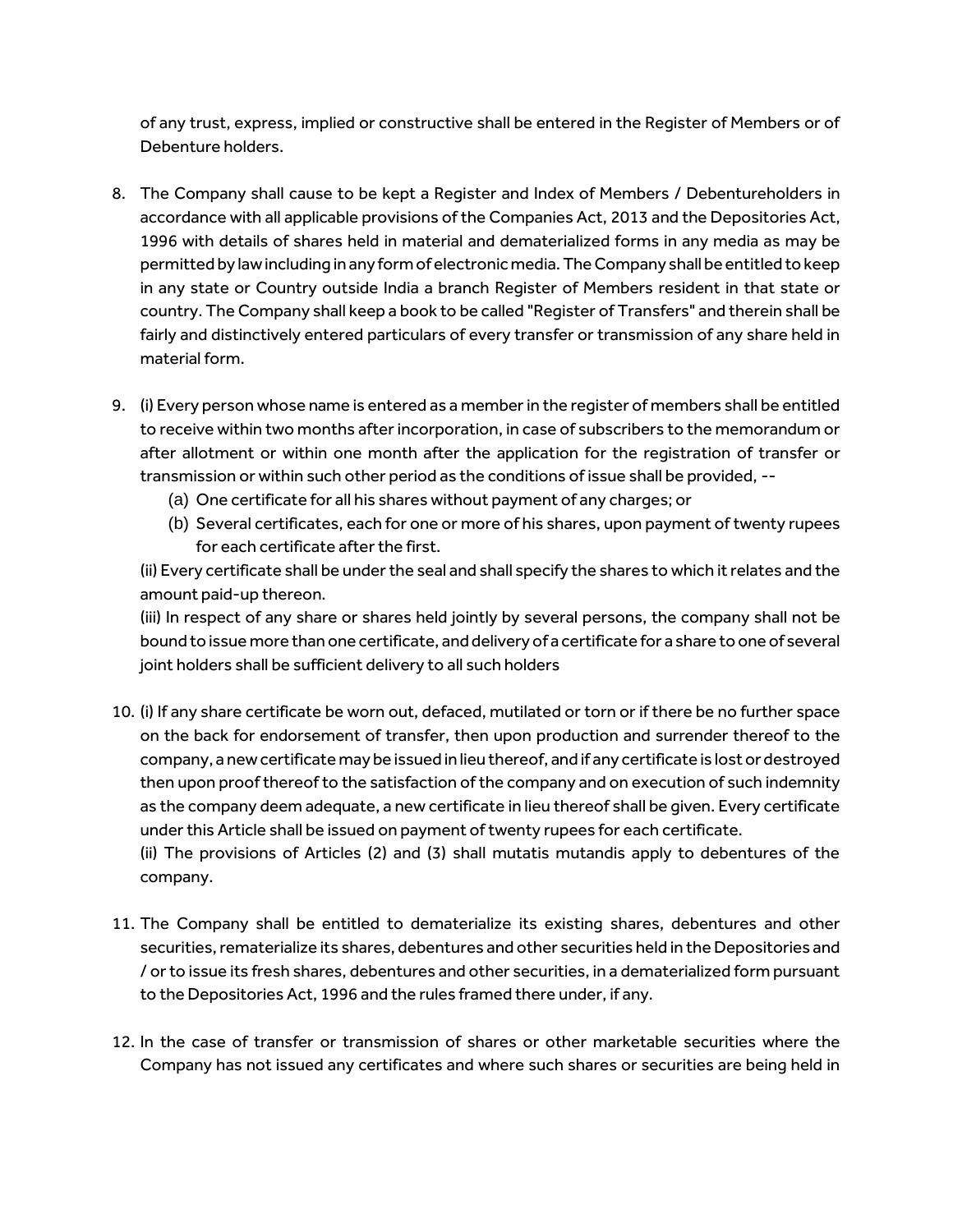and electronic and fungible form in a Depository, the provisions of the Depositories Act, 1996 shall apply.

- 13. Except as required by law, no person shall be recognised by the company as holding any share upon any trust, and the company shall not be bound by, or be compelled in any way to recognise (even when having notice thereof) any equitable, contingent, future or partial interest in any share, or any interest in any fractional part of a share, or (except only as by these regulations or by law otherwise provided) any other rights in respect of any share except an absolute right to the entirety thereof in the registered holder.
- 14. (i) The company may exercise the powers of paying commissions conferred by sub-section (6) of section 40, provided that the rate per cent or the amount of the commission paid or agreed to be paid shall be disclosed in the manner required by that sectizon and rules made thereunder.

(ii) The rate or amount of the commission shall not exceed the rate or amount prescribed in rules made under sub-section (6) of section 40.

(iii) The commission may be satisfied by the payment of cash or the allotment of fully or partly paid shares or partly in the one way and partly in the other.

15. (i) If at any time the share capital is divided into different classes of shares, the rights attached to any class (unless otherwise provided by the terms of issue of the shares of that class) may, subject to the provisions of section 48, and whether or not the company is being wound up, be varied with the consent in writing of the holders of three-fourths of the issued shares of that class, or with the sanction of a special resolution passed at a separate meeting of the holders of the shares of that class.

(ii) To every such separate meeting, the provisions of these regulations relating to general meetings shall mutatis mutandis apply, but so that the necessary quorum shall be at least two persons holding at least one-third of the issued shares of the class in question.

- 16. The rights conferred upon the holders of the shares of any class issued with preferred or other rights shall not, unless otherwise expressly provided by the terms of issue of the shares of that class, be deemed to be varied by the creation or issue of further shares ranking *pari passu* therewith.
- 17. Subject to the provisions of section 55, any preference shares may, with the sanction of an ordinary resolution, be issued on the terms that they are to be redeemed on such terms and in such manner as the company before the issue of the shares may, by special resolution, determine.

# **ALTERATION OF CAPITAL**

18. The company may, from time to time, by ordinary resolution increase the share capital by such sum, to be divided into shares of such amount, as may be specified in the resolution.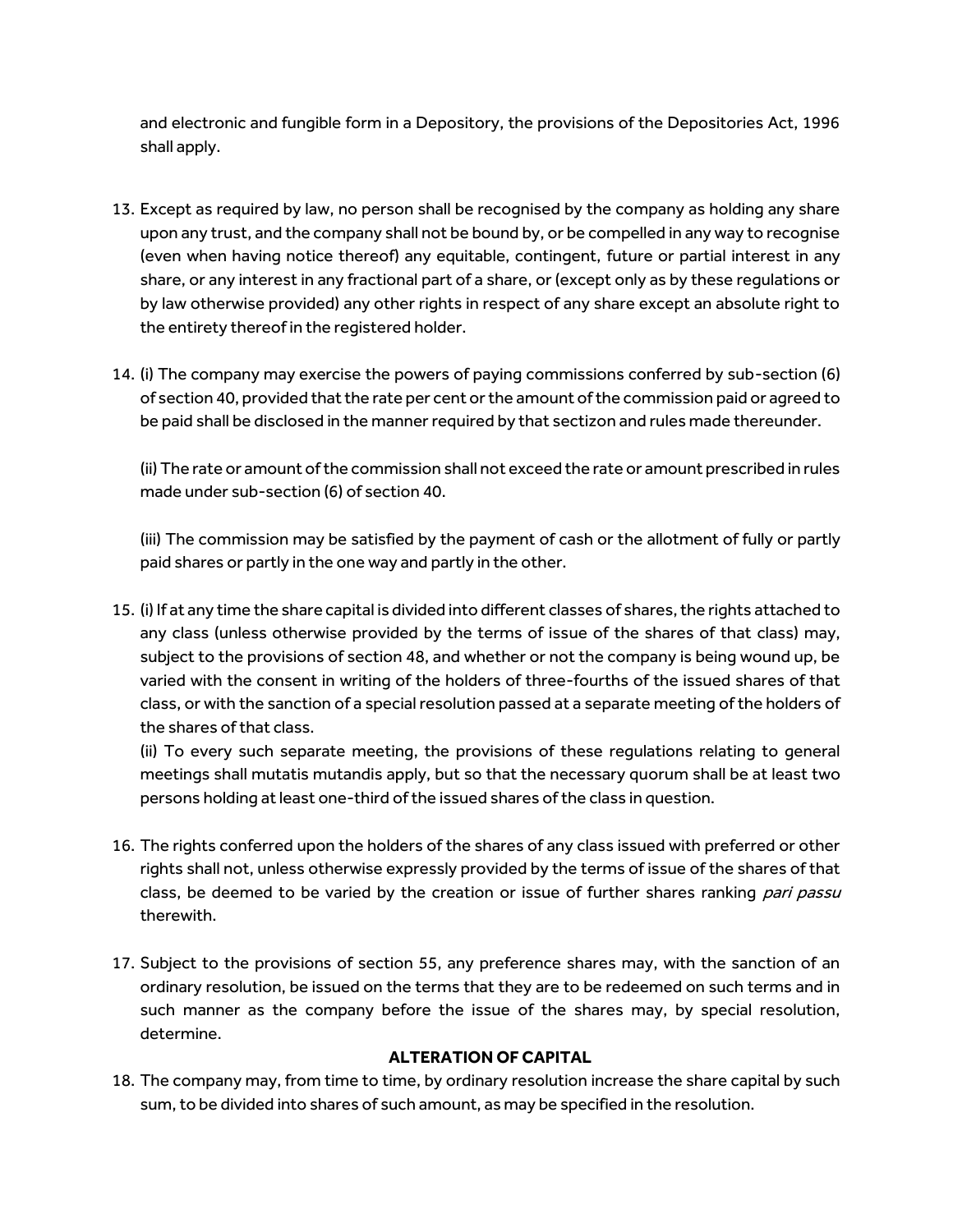- 19. Subject to the provisions of section 61, the company may, by ordinary resolution, --
	- (a) consolidate and divide all or any of its share capital into shares of larger amount than its existing shares;
	- (b) convert all or any of its fully paid-up shares into stock, and reconvert that stock into fully paid-up shares of any denomination;
	- (c) sub-divide its existing shares or any of them into shares of smaller amount than is fixed by the memorandum;
	- (d) cancel any shares which, at the date of the passing of the resolution, have not been taken or agreed to be taken by any person.
- 20. Where shares are converted into stock, --
	- (a) the holders of stock may transfer the same or any part thereof in the same manner as, and subject to the same regulations under which, the shares from which the stock arose might before the conversion have been transferred, or as near thereto as circumstances admit: Provided that the Board may, from time to time, fix the minimum amount of stock transferable, so, however, that such minimum shall not exceed the nominal amount of the shares from which the stock arose.
	- (b) the holders of stock shall, according to the amount of stock held by them, have the same rights, privileges and advantages as regards dividends, voting at meetings of the company, and other matters, as if they held the shares from which the stock arose; but no such privilege or advantage (except participation in the dividends and profits of the company and in the assets on winding up) shall be conferred by an amount of stock which would not, if existing in shares, have conferred that privilege or advantage.
	- (c) such of the regulations of the company as are applicable to paid-up shares shall apply to stock and the words "share" and "shareholder" in those regulations shall include "stock" and "stock-holder" respectively.
- 21. The company may, by special resolution, reduce in any manner and with, and subject to, any incident authorised and consent required by law, --
	- (a) its share capital;
	- (b) any capital redemption reserve account; or
	- (c) any securities premium account.

#### **REDUCTION OF CAPITAL**

- 22. Subject to the confirmation of the NCLT, the Company may from time to time by special resolution and in manner authorized by law, reduce its share capital in any way and in particular without prejudice may:
	- (a) Extinguish or reduce the liability on any of its shares in respect of share capital not paid up.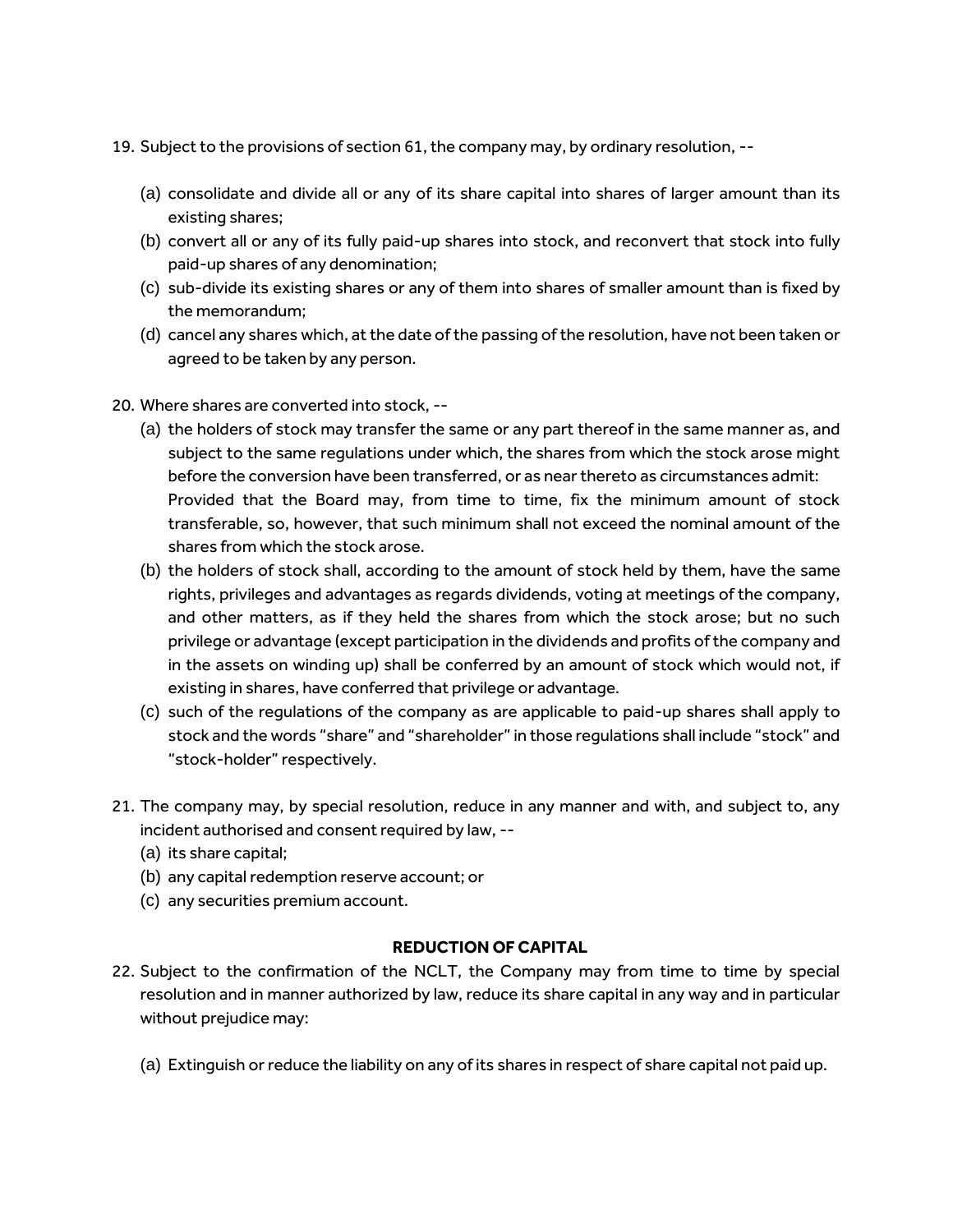- (b) Either with or without extinguishing or reducing liability on, any of its shares, cancel any paid up share capital which is lost, or is unrepresented by available assets; or
- (c) Either with or without extinguishing or reducing liability on any of its shares, cancel the paid up Capital which is in excess of the wants of the Company, and may, in so far as in necessity, alter its memorandum by reducing the amount of its share capital and its shares accordingly. This article is not to derogate any power the Company would have if it were omitted.

## **BUY-BACK OF SHARES**

23. Notwithstanding anything contained in these articles but subject to the provisions of sections 68 to 70 and any other applicable provision of the Act or any other law for the time being in force, the company may purchase its own shares or other specified securities.

#### **TRANSFER OF SHARES**

24. (i) The instrument of transfer of any share in the company shall be executed by or on behalf of both the transferor and transferee.

(ii) The transferor shall be deemed to remain a holder of the share until the name of the transferee is entered in the register of members in respect thereof.

- 25. The Board may, subject to the right of appeal conferred by section 58 decline to register-
	- (a) the transfer of a share, not being a fully paid share, to a person of whom they do not approve; or
	- (b) any transfer of shares on which the company has a lien.
- 26. The Board may decline to recognize any instrument of transfer unless
	- (a) the instrument of transfer is in the form as prescribed in rules made under sub-section (1) of section 56;
	- (b) the instrument of transfer is accompanied by the certificate of the shares to which it relates, and such other evidence as the Board may reasonably require to show the right of the transferor to make the transfer; and
	- (c) the instrument of transfer is in respect of only one class of shares.
- 27. On giving not less than seven days' previous notice in accordance with section 91 and rules made thereunder, the registration of transfers may be suspended at such times and for such periods as the Board may from time to time determine:

Provided that such registration shall not be suspended for more than thirty days at any one time or for more than forty-five days in the aggregate in any year.

#### **TRANSMISSION OF SHARES**

28. (i) On the death of a member, the survivor or survivors where the member was a joint holder, and his nominee or nominees or legal representatives where he was a sole holder, shall be the only persons recognised by the company as having any title to his interest in the shares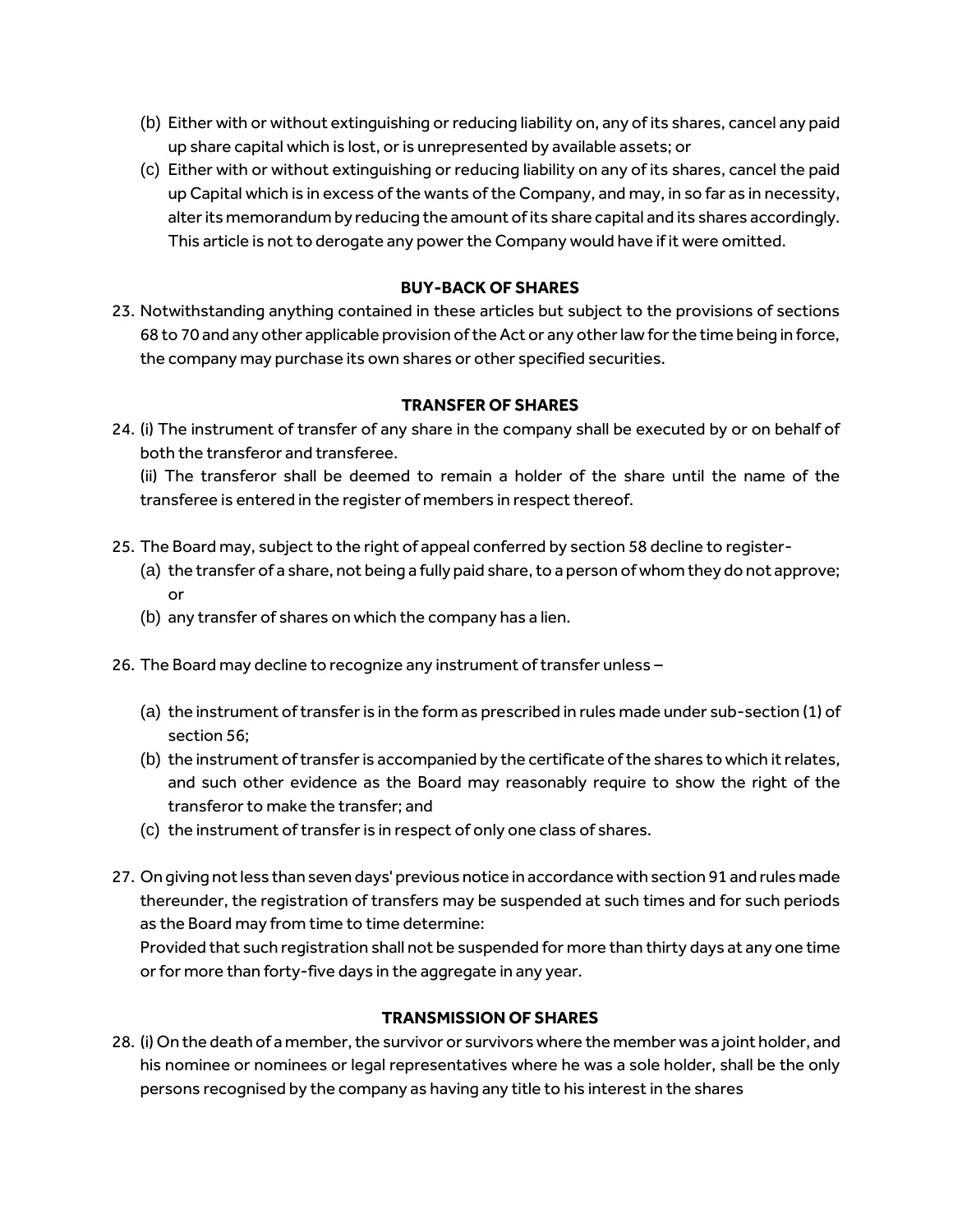(ii) Nothing in clause (i) shall release the estate of a deceased joint holder from any liability in respect of any share which had been jointly held by him with other persons.

- 29. (i) Any person becoming entitled to a share in consequence of the death or insolvency of a member may, upon such evidence being produced as may from time to time properly be required by the Board and subject as hereinafter provided, elect, either --
	- (a) to be registered himself as holder of the share; or
	- (b) to make such transfer of the share as the deceased or insolvent member could have made.

(ii) The Board shall, in either case, have the same right to decline or suspend registration as it would have had, if the deceased or insolvent member had transferred the share before his death or insolvency.

30. (i) If the person so becoming entitled shall elect to be registered as holder of the share himself, he shall deliver or send to the company a notice in writing signed by him stating that he so elects. (ii) If the person aforesaid shall elect to transfer the share, he shall testify his election by executing a transfer of the share.

(iii) All the limitations, restrictions and provisions of these regulations relating to the right to transfer and the registration of transfers of shares shall be applicable to any such notice or transfer as aforesaid as if the death or insolvency of the member had not occurred and the notice or transfer were a transfer signed by that member.

31. A person becoming entitled to a share by reason of the death or insolvency of the holder shall be entitled to the same dividends and other advantages to which he would be entitled if he were the registered holder of the share, except that he shall not, before being registered as a member in respect of the share, be entitled in respect of it to exercise any right conferred by membership in relation to meetings of the company:

Provided that the Board may, at any time, give notice requiring any such person to elect either to be registered himself or to transfer the share, and if the notice is not complied with within ninety days, the Board may thereafter withhold payment of all dividends, bonuses or other monies payable in respect of the share, until the requirements of the notice have been complied with.

## **LIEN**

- 32. (i) The company shall have a first and paramount lien
	- (a) on every share (not being a fully paid share), for all monies (whether presently payable or not) called, or payable at a fixed time, in respect of that share; and
	- (b) on all shares (not being fully paid shares) standing registered in the name of a single person, for all monies presently payable by him or his estate to the company: Provided that the Board of directors may at any time declare any share to be wholly or in part exempt from the provisions of this clause.

(ii) The company's lien, if any, on a share shall extend to all dividends payable and bonuses declared from time to time in respect of such shares.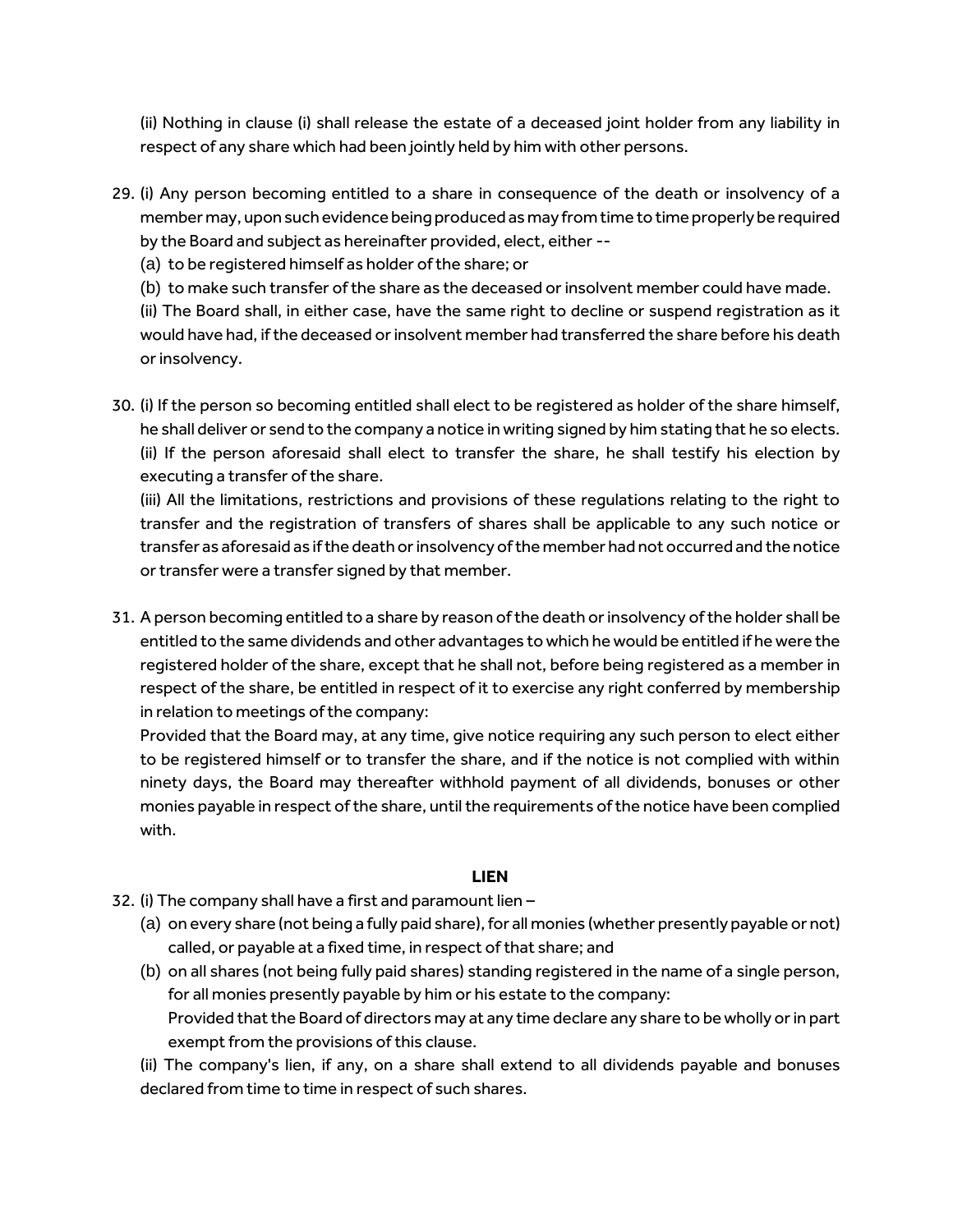33. The company may sell, in such manner as the Board thinks fit, any shares on which the company has a lien:

Provided that no sale shall be made --

- (a) unless a sum in respect of which the lien exists is presently payable; or
- (b) until the expiration of fourteen days after a notice in writing stating and demanding payment of such part of the amount in respect of which the lien exists as is presently payable, has been given to the registered holder for the time being of the share or the person entitled thereto by reason of his death or insolvency.
- 34. (i) To give effect to any such sale, the Board may authorise some person to transfer the shares sold to the purchaser thereof

(ii) The purchaser shall be registered as the holder of the shares comprised in any such transfer. (iii) The purchaser shall not be bound to see to the application of the purchase money, nor shall his title to the shares be affected by any irregularity or invalidity in the proceedings in reference to the sale.

35. (i) The proceeds of the sale shall be received by the company and applied in payment of such part of the amount in respect of which the lien exists as is presently payable. (ii) The residue, if any, shall, subject to a like lien for sums not presently payable as existed upon the shares before the sale, be paid to the person entitled to the shares at the date of the sale.

## **DEVOLUTION OF RIGHTS**

36. (1) If the person so becoming entitled shall elect to be registered as holder of the shares himself, he shall deliver or send to the Company a notice in writing by him stating that he so elects.

(2) If the person aforesaid shall elect to transfer the share he shall testify his election by executing a transfer deed for transfer of the share.

(3) All the limitations, restrictions and provisions of these regulations to the rights to transfer and the registration of transfer of share shall be applicable to any such notice or transfer as aforesaid as if the death or insolvency of the member had not occurred and the notice of transfer were a transfer signed by that member.

(4) A person becoming entitled to a share by reason of the death or insolvency of the holder shall be entitled to the same dividends and other advantages to which he would be entitled if he were the registered holder of the share except that he shall not, before being registered as a member in respect of the share be entitled in respect of it to exercise any right conferred by membership in relation to meetings of the company.

Provided that the Board may, at any time give notice requiring any such person to elect either to be registered himself or transfer the share and if the notice is not complied with within ninety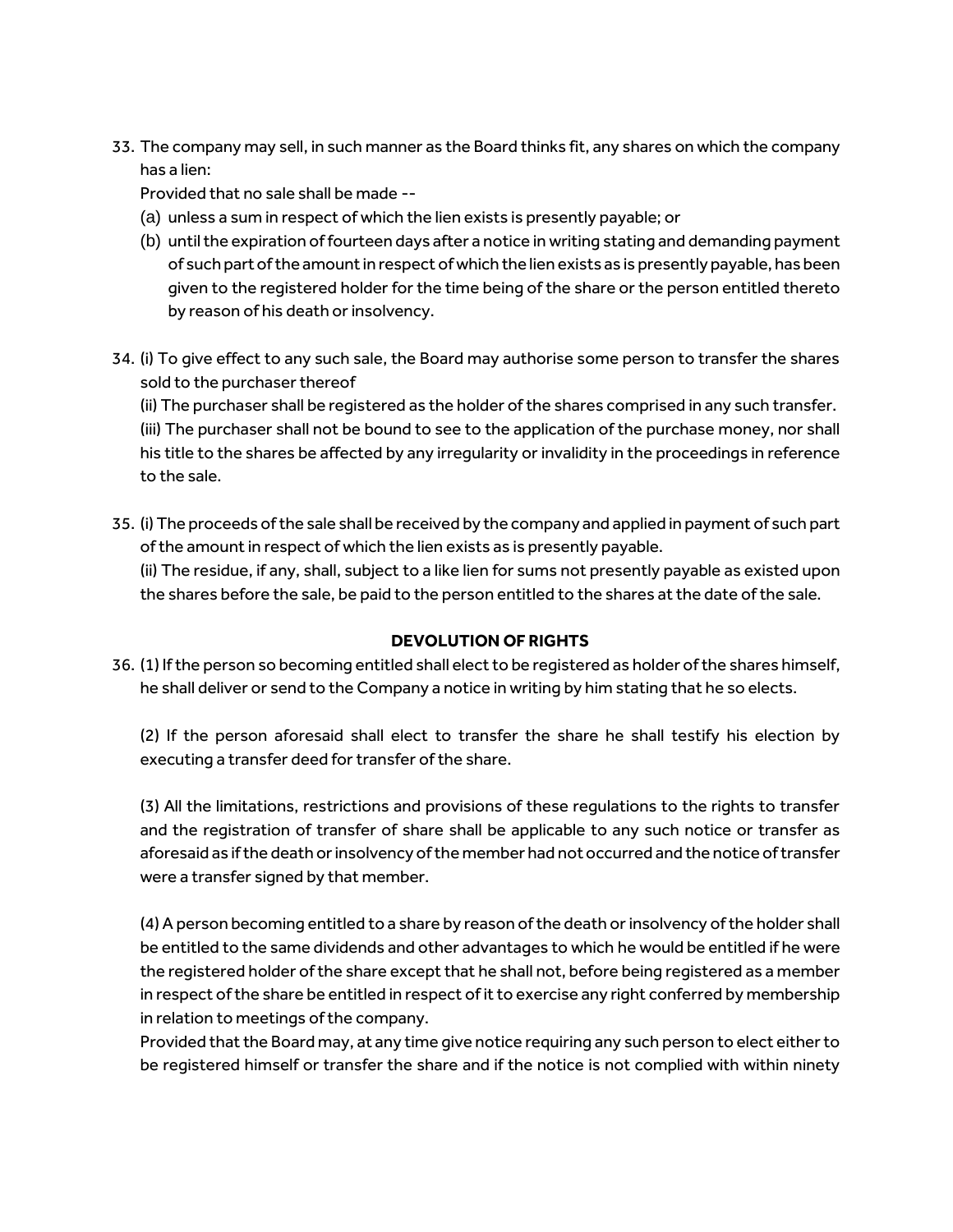days, the Board may thereafter withhold payment of all dividends, bonuses or other moneys payable in respect of the share until the requirements of the notice have been complied with.

37. The Company shall incur no liability or responsibility whatever in consequence of their registering or giving effect to any transfer of shares made or purporting to be made by any apparent legal owner thereof (as shown or appearing in the Register) to the prejudice of persons having or claiming any equitable right, title or interest to or in the same shares notwithstanding that the Company may have had notice of such equitable rights or referred thereto in any books of the Company and the Company shall not be bound by or required to regard or attend to or give effect to any notice which may be given to it of any equitable rights, title or interest or be under any liability whatsoever of refusing or neglecting so to do, though it may have been entered or referred to in the books of the Company, but the Company, shall never the less be at liberty to have regard and attend to any such notice and give effect thereto, if the Board shall think fit.

## **CALLS ON SHARES**

38. (i) The Board may, from time to time, make calls upon the members in respect of any monies unpaid on their shares (whether on account of the nominal value of the shares or by way of premium) and not by the conditions of allotment thereof made payable at fixed times:

Provided that no call shall exceed one-fourth of the nominal value of the share or be payable at less than one month from the date fixed for the payment of the last preceding call.

(ii) Each member shall, subject to receiving at least fourteen days' notice specifying the time or times and place of payment, pay to the company, at the time or times and place so specified, the amount called on his shares.

(iii) A call may be revoked or postponed at the discretion of the Board.

- 39. A call shall be deemed to have been made at the time when the resolution of the Board authorizing the call was passed and may be required to be paid by installments.
- 40. The joint holders of a share shall be jointly and severally liable to pay all calls in respect thereof.
- 41. (i) If a sum called in respect of a share is not paid before or on the day appointed for payment thereof, the person from whom the sum is due shall pay interest thereon from the day appointed for payment thereof to the time of actual payment at ten per cent per annum or at such lower rate, if any, as the Board may determine.

(ii) The Board shall be at liberty to waive payment of any such interest wholly or in part.

42. (i) Any sum which by the terms of issue of a share becomes payable on allotment or at any fixed date, whether on account of the nominal value of the share or by way of premium, shall, for the purposes of these regulations, be deemed to be a call duly made and payable on the date on which by the terms of issue such sum becomes payable.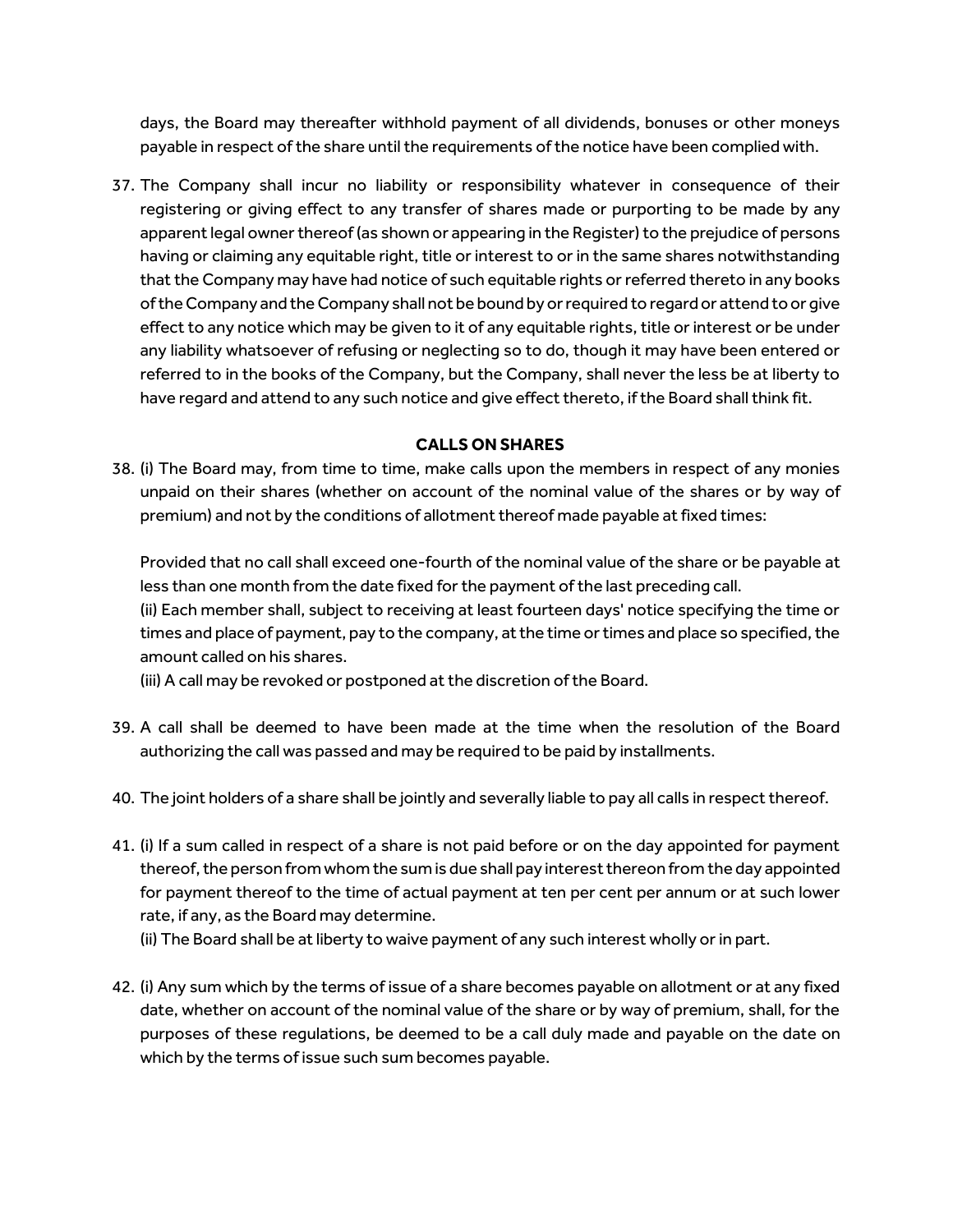(ii) In case of non-payment of such sum, all the relevant provisions of these regulations as to payment of interest and expenses, forfeiture or otherwise shall apply as if such sum had become payable by virtue of a call duly made and notified.

- 43. The Board --
	- (a) may, if it thinks fit, receive from any member willing to advance the same, all or any part of the monies uncalled and unpaid upon any shares held by him; and
	- (b) upon all or any of the monies so advanced, may (until the same would, but for such advance, become presently payable) pay interest at such rate not exceeding, unless the company in general meeting shall otherwise direct, twelve per cent per annum, as may be agreed upon between the Board and the member paying the sum in advance.

## **FORFEITURE OF SHARES**

- 44. If a member fails to pay any call, or installment of a call, on the day appointed for payment thereof, the Board may, at any time thereafter during such time as any part of the call or installment remains unpaid, serve a notice on him requiring payment of so much of the call or installment as is unpaid, together with any interest which may have accrued.
- 45. The notice aforesaid shall --
	- (a) name a further day (not being earlier than the expiry of fourteen days from the date of service of the notice) on or before which the payment required by the notice is to be made; and
	- (b) state that, in the event of non-payment on or before the day so named, the shares in respect of which the call was made shall be liable to be forfeited.
- 46. If the requirements of any such notice as aforesaid are not complied with, any share in respect of which the notice has been given may, at any time thereafter, before the payment required by the notice has been made, be forfeited by a resolution of the Board to that effect.
- 47. (i) A forfeited share may be sold or otherwise disposed of on such terms and in such manner as the Board thinks fit.

(ii) At any time before a sale or disposal as aforesaid, the Board may cancel the forfeiture on such terms as it thinks fit.

48. (i) A person whose shares have been forfeited shall cease to be a member in respect of the forfeited shares, but shall, notwithstanding the forfeiture, remain liable to pay to the company all monies which, at the date of forfeiture, were presently payable by him to the company in respect of the shares.

(ii) The liability of such person shall cease if and when the company shall have received payment in full of all such monies in respect of the shares.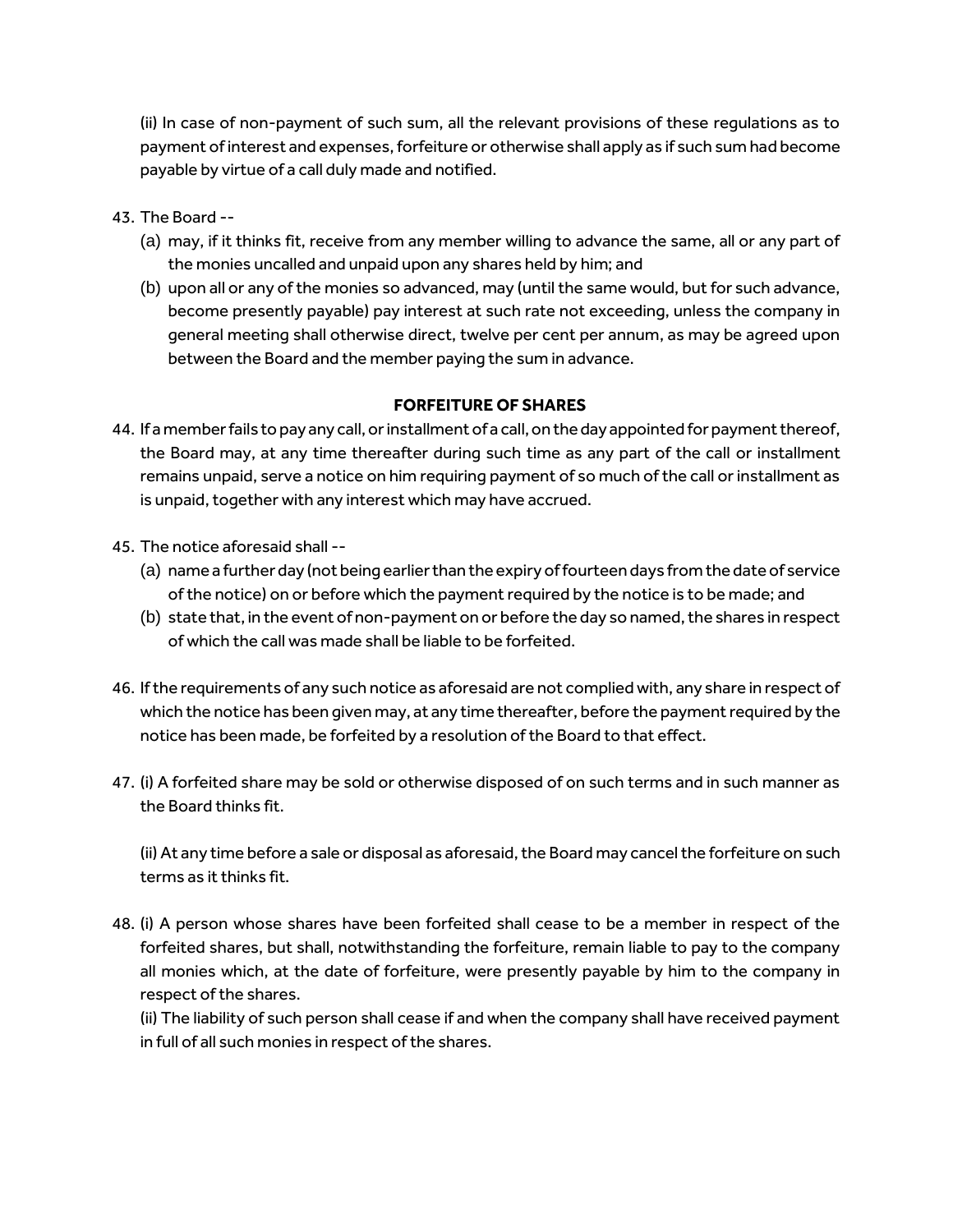49. (i) A duly verified declaration in writing that the declarant is a director, the manager or the secretary, of the company, and that a share in the company has been duly forfeited on a date stated in the declaration, shall be conclusive evidence of the facts therein stated as against all persons claiming to be entitled to the share;

(ii) The company may receive the consideration, if any, given for the share on any sale or disposal thereof and may execute a transfer of the share in favour of the person to whom the share is sold or disposed of;

(iii) The transferee shall thereupon be registered as the holder of the share; and

(iv) The transferee shall not be bound to see to the application of the purchase money, if any, nor shall his title to the share be affected by any irregularity or invalidity in the proceedings in reference to the forfeiture, sale or disposal of the share.

50. The provisions of these regulations as to forfeiture shall apply in the case of nonpayment of any sum which, by the terms of issue of a share, becomes payable at a fixed time, whether on account of the nominal value of the share or by way of premium, as if the same had been payable by virtue of a call duly made and notified.

#### **BORROWING POWERS**

51. a. The Company shall have power to borrow from any persons and secure the payment of any sum or sums of money for the purpose of the company and the Directors may from time to time at their discretion exercise this power and may themselves lend to the company on security or otherwise provided that the Directors shall not contravene the provisions of Section 179 and 180 of the Companies Act, 2013, or any statutory modification thereof.

b. The Directors may raise, borrow, with or without security, such sum or sums of money in such manner and upon such terms and conditions as it may think fit, and may secure the repayment of such sum or sums of money as it may think fit, by the creation of any mortgage or charge on the undertaking or the whole or any part of the property, present or future or uncalled capital of the company whether by way of issue of bonds, debentures, debenture stock, perpetual or redeemable debentures, special instruments, or in any other manner as it may think fit.

c. Term of issue of debenture:

Any debentures, debenture-stock or other securities may be issued at a discount, premium or otherwise and may be issued on condition that they shall be convertible into shares of any denomination and with any privileges and conditions as to redemption, surrender, drawing, allotment of shares, attending (but not voting) at the General Meeting, appointment of Directors and otherwise. Debentures with the right to conversion into or allotment of shares shall be issued only with the consent of the Company in the General Meeting by a Special Resolution.

## **GENERAL MEETINGS**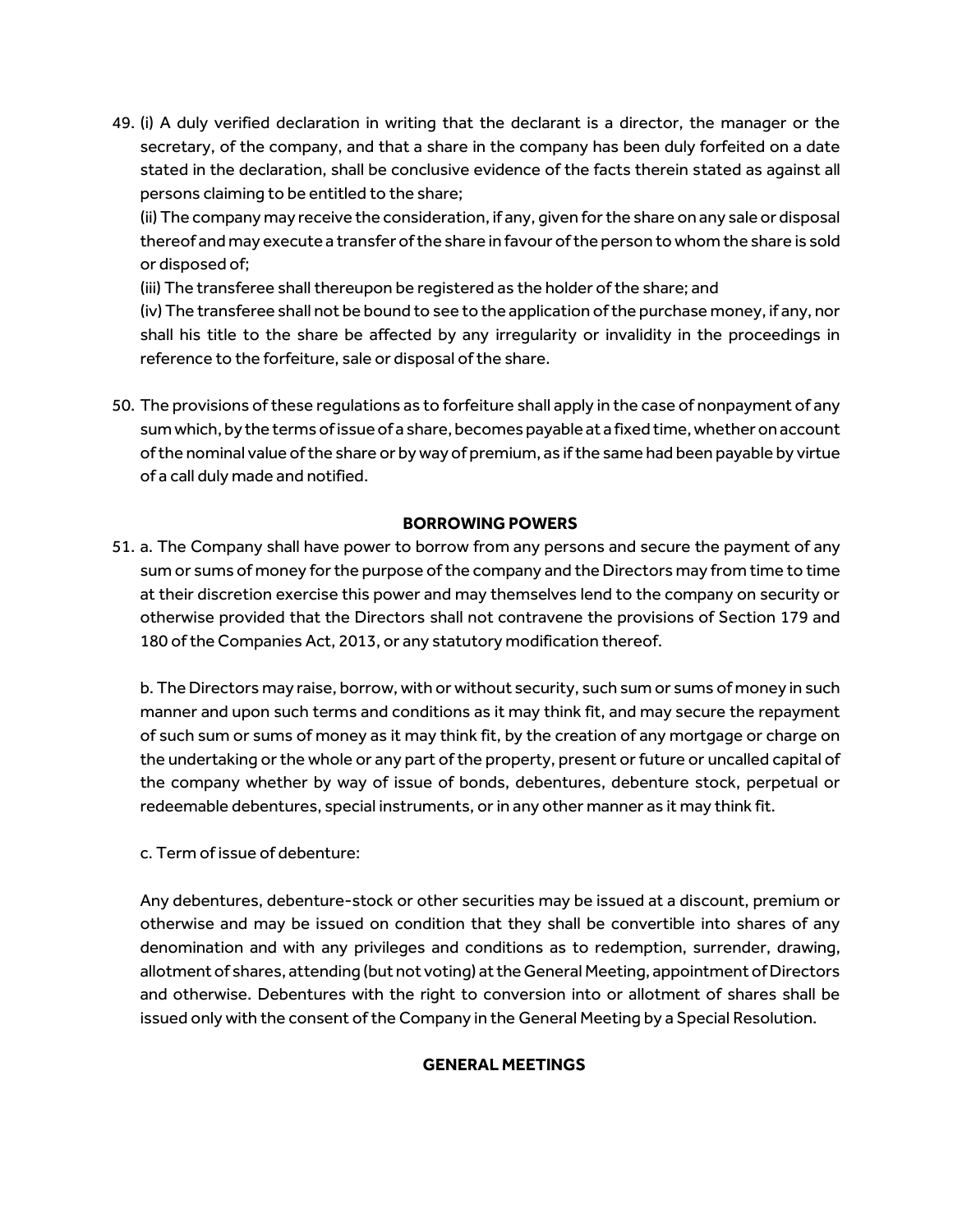- 52. All general meetings other than annual general meeting shall be called extraordinary general meeting.
- 53. (i) The Board may, whenever it thinks fit, call an extraordinary general meeting. (ii) If at any time directors capable of acting who are sufficient in number to form a quorum are not within India, any director or any two members of the company may call an extraordinary general meeting in the same manner, as nearly as possible, as that in which such a meeting may be called by the Board.

## **PROCEEDINGS AT GENERAL MEETINGS**

- 54. (i) No business shall be transacted at any general meeting unless a quorum of members is present at the time when the meeting proceeds to business. (ii) Save as otherwise provided herein, the quorum for the general meetings shall be as provided in section 103.
- 55. The chairperson, if any, of the Board shall preside as Chairperson at every general meeting of the company.
- 56. If there is no such Chairperson, or if he is not present within fifteen minutes after the time appointed for holding the meeting, or is unwilling to act as chairperson of the meeting, the directors present shall elect one of their members to be Chairperson of the meeting.
- 57. If at any meeting no director is willing to act as Chairperson or if no director is present within fifteen minutes after the time appointed for holding the meeting, the members present shall choose one of their members to be Chairperson of the meeting.

## **ADJOURNMENT OF MEETING**

58. (i) The Chairperson may, with the consent of any meeting at which a quorum is present, and shall, if so directed by the meeting, adjourn the meeting from time to time and from place to place. (ii) No business shall be transacted at any adjourned meeting other than the business left unfinished at the meeting from which the adjournment took place.

(iii) When a meeting is adjourned for thirty days or more, notice of the adjourned meeting shall be given as in the case of an original meeting.

(iv) Save as aforesaid, and as provided in section 103 of the Act, it shall not be necessary to give any notice of an adjournment or of the business to be transacted at an adjourned meeting.

# **VOTING RIGHTS AND PROXY**

- 59. Subject to any rights or restrictions for the time being attached to any class or classes of shares, --
	- (a) on a show of hands, every member present in person shall have one vote; and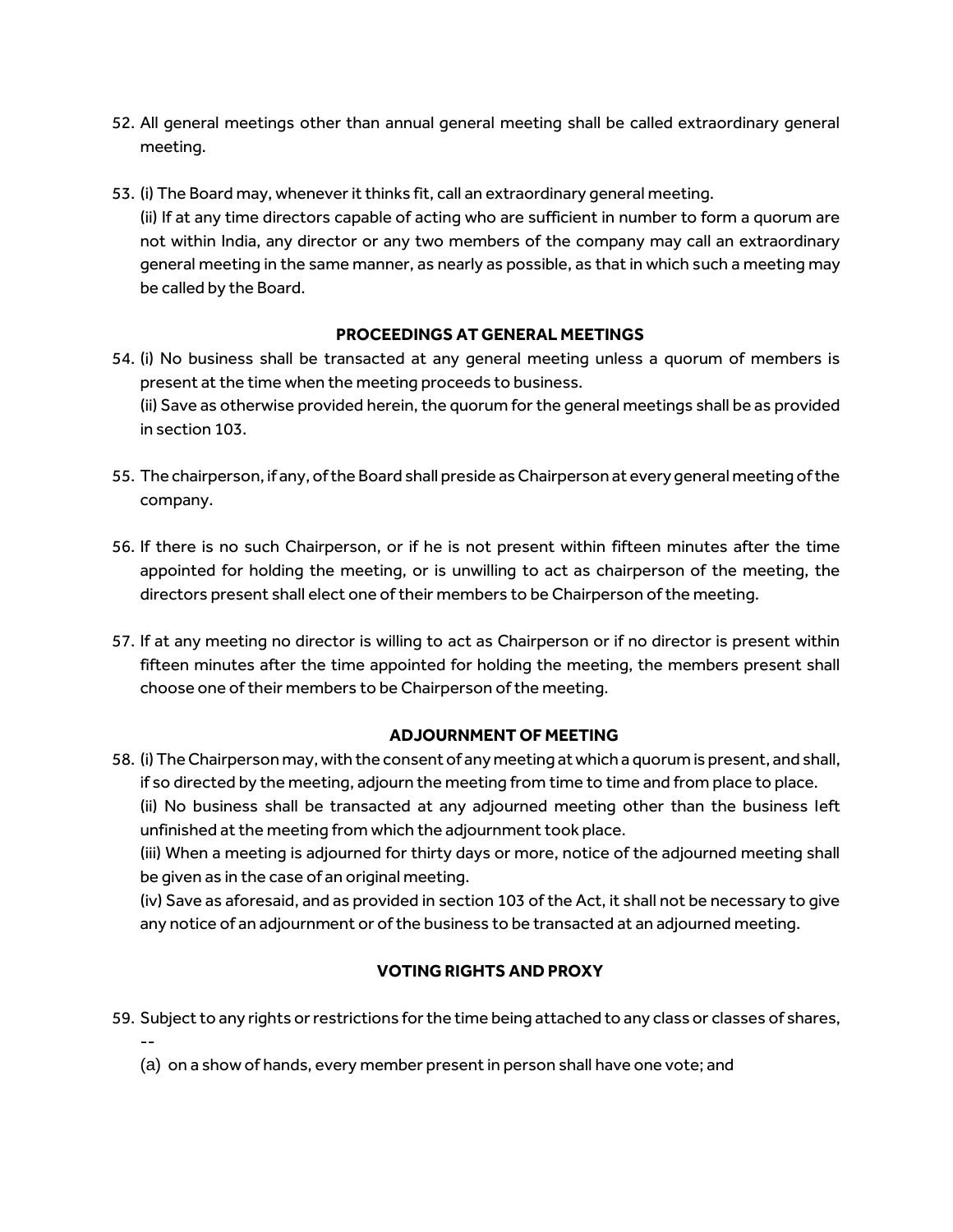- (b) on a poll, the voting rights of members shall be in proportion to his share in the paid-up equity share capital of the company.
- 60. A member may exercise his vote at a meeting by electronic means in accordance with section 108 and shall vote only once.
- 61. (i) In the case of joint holders, the vote of the senior who tenders a vote, whether in person or by proxy, shall be accepted to the exclusion of the votes of the other joint holders. (ii) For this purpose, seniority shall be determined by the order in which the names stand in the register of members.
- 62. A member of unsound mind, or in respect of whom an order has been made by any court having jurisdiction in lunacy, may vote, whether on a show of hands or on a poll, by his committee or other legal guardian, and any such committee or guardian may, on a poll, vote by proxy.
- 63. Any business other than that upon which a poll has been demanded may be proceeded with, pending the taking of the poll.
- 64. No member shall be entitled to vote at any general meeting unless all calls or other sums presently payable by him in respect of shares in the company have been paid.
- 65. (i) No objection shall be raised to the qualification of any voter except at the meeting or adjourned meeting at which the vote objected to is given or tendered, and every vote not disallowed at such meeting shall be valid for all purposes. (ii) Any such objection made in due time shall be referred to the Chairperson of the meeting, whose decision shall be final and conclusive.
- 66. The instrument appointing a proxy and the power-of-attorney or other authority, if any, under which it is signed or a notarised copy of that power or authority, shall be deposited at the registered office of the company not less than 48 hours before the time for holding the meeting or adjourned meeting at which the person named in the instrument proposes to vote, or, in the case of a poll, not less than 24 hours before the time appointed for the taking of the poll; and in default the instrument of proxy shall not be treated as valid.
- 67. An instrument appointing a proxy shall be in the form as prescribed in the rules made under section 105.
- 68. A vote given in accordance with the terms of an instrument of proxy shall be valid, notwithstanding the previous death or insanity of the principal or the revocation of the proxy or of the authority under which the proxy was executed, or the transfer of the shares in respect of which the proxy is given: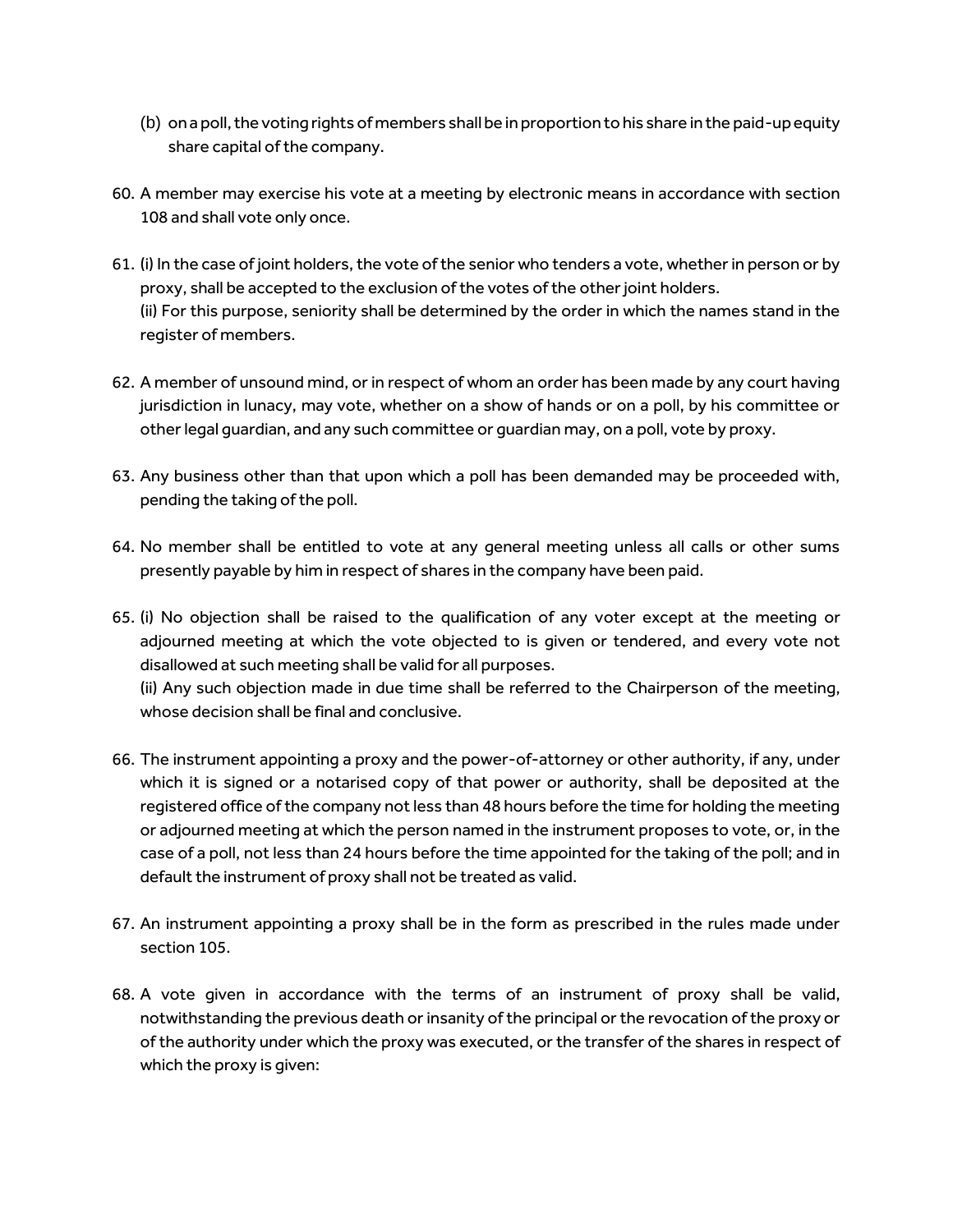Provided that no intimation in writing of such death, insanity, revocation or transfer shall have been received by the company at its office before the commencement of the meeting or adjourned meeting at which the proxy is used.

#### **BOARD OF DIRECTORS**

69. The Persons hereinafter named shall become and be the First Directors of the Company.

- (1) Mr. B.V.R. Mohan Reddy
- (2) Mrs. B. Sucharitha
- (3) Mr. K. Rajan Babu
- (i) The remuneration of the directors shall, in so far as it consists of a monthly payment, be deemed to accrue from day-to-day.
- (ii) In addition to the remuneration payable to them in pursuance of the Act, the directors may be paid all travelling, hotel and other expenses properly incurred by them—
	- (a) in attending and returning from meetings of the Board of Directors or any committee thereof or general meetings of the company; or
	- (b) in connection with the business of the company.
- 70. The Directors may elect one of their body to the office of the Chairman of the Board of Directors, and the Director so elected as Chairman shall hold office for a period of Five years subject to the pleasure of the Board and subject to his continuing as a Director and he shall preside over all the meetings of the Board and the General Meetings during tenure of office.
- 71. The Board may appoint any person as a director nominated by any institution in pursuance of the provisions of any law for the time being in force or of any agreement or by the Central Government or the State Government by virtue of its shareholding in a Government company.
- 72. The Board shall have power to co-opt one or more persons to be Directors, but so that the total number shall not exceed fifteen. In the place of a Director who is about to leave or is absent from India in which the meetings of Directors are generally held, the Board may appoint any person to be an alternate Director, provided such absence shall not be for lesser period than three months and such appointee while he holds office as an alternate Director shall be entitled to receive notice of all meetings of the Directors and to attend and vote there at and on all resolutions proposed in circulation, but he shall ipso facto vacate office as Director if and when the original Director returns to India.
- 73. Subject to the provisions of Sec 161, any casual vacancy in the office of a director may, , be filled by the Board of Directors at a meeting of the Board which shall be subsequently approved by members in the immediate next general meeting.

Provided that any person so appointed shall hold office only up to the date up to which the director in whose place he is appointed would have held office if it had not been vacated.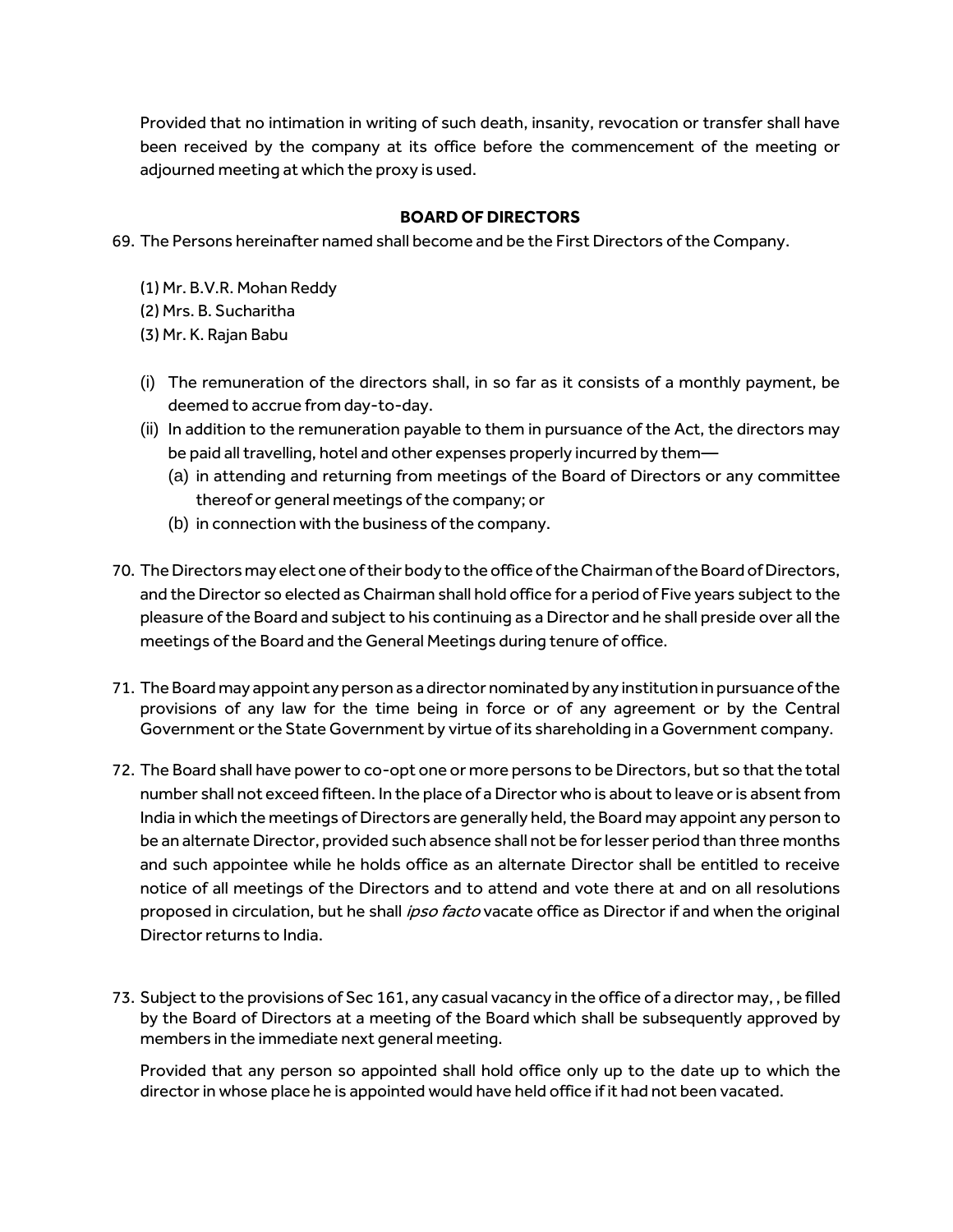- 74. The Board may pay all expenses incurred in getting up and registering the company.
- 75. The company may exercise the powers conferred on it by section 88 with regard to the keeping of a foreign register; and the Board may (subject to the provisions of that section) make and vary such regulations as it may think fit respecting the keeping of any such register.
- 76. All cheques, promissory notes, drafts, hundis, bills of exchange and other negotiable instruments, and all receipts for monies paid to the company, shall be signed, drawn, accepted, endorsed, or otherwise executed, as the case may be, by such person and in such manner as the Board shall from time to time by resolution determine.
- 77. Every director present at any meeting of the Board or of a committee thereof shall sign his name in a book to be kept for that purpose.
- 78. (i) Subject to the provisions of section 149, the Board shall have power at any time, and from time to time, to appoint a person as an additional director, provided the number of the directors and additional directors together shall not at any time exceed the maximum strength fixed for the Board by the articles.

(ii) Such person shall hold office only up to the date of the next annual general meeting of the company but shall be eligible for appointment by the company as a director at that meeting subject to the provisions of the Act.

## **PROCEEDINGS OF THE BOARD**

79. (i) The Board of Directors may meet for the conduct of business, adjourn and otherwise regulate its meetings, as it thinks fit.

(ii) A director may, and the manager or secretary on the requisition of a director shall, at any time, summon a meeting of the Board.

80. (i) Save as otherwise expressly provided in the Act, questions arising at any meeting of the Board shall be decided by a majority of votes. (ii) In case of an equality of votes, the Chairperson of the Board, if any, shall have a second or

casting vote.

- 81. The continuing directors may act notwithstanding any vacancy in the Board; but, if and so long as their number is reduced below the quorum fixed by the Act for a meeting of the Board, the continuing directors or director may act for the purpose of increasing the number of directors to that fixed for the quorum, or of summoning a general meeting of the company, but for no other purpose.
- 82. (i) The Board may elect a Chairperson of its meetings and determine the period for which he is to hold office.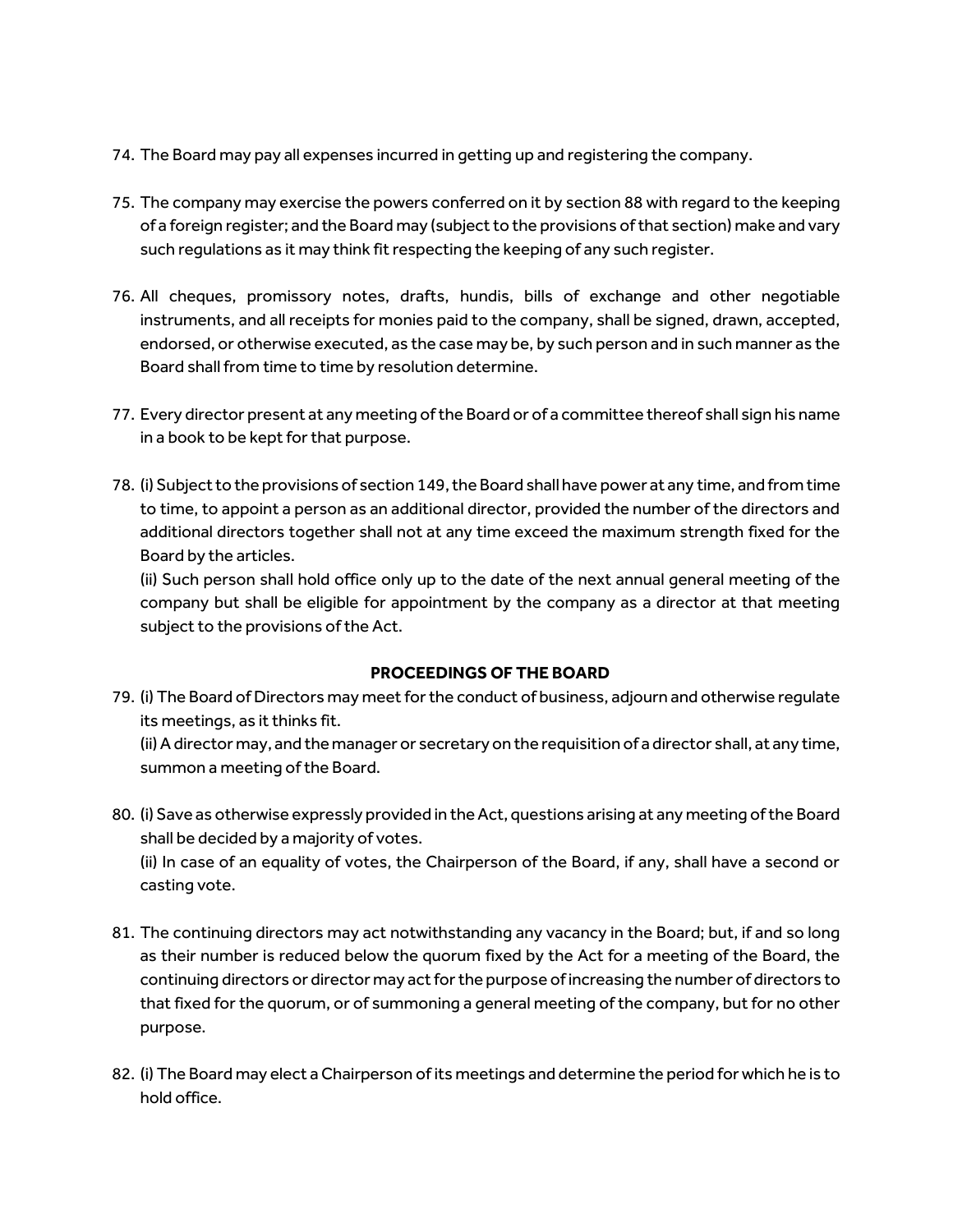(ii) If no such Chairperson is elected, or if at any meeting the Chairperson is not present within five minutes after the time appointed for holding the meeting, the directors present may choose one of their number to be Chairperson of the meeting.

- 83. (i) The Board may, subject to the provisions of the Act, delegate any of its powers to committees consisting of such member or members of its body as it thinks fit. (ii) Any committee so formed shall, in the exercise of the powers so delegated, conform to any regulations that may be imposed on it by the Board.
- 84. (i) A committee may elect a Chairperson of its meetings. (ii) If no such Chairperson is elected, or if at any meeting the Chairperson is not present within five minutes after the time appointed for holding the meeting, the members present may choose one of their members to be Chairperson of the meeting.
- 85. (i) A committee may meet and adjourn as it thinks fit.

(ii) Questions arising at any meeting of a committee shall be determined by a majority of votes of the members present, and in case of an equality of votes, the Chairperson shall have a second or casting vote.

- 86. All acts done in any meeting of the Board or of a committee thereof or by any person acting as a director, shall, notwithstanding that it may be afterwards discovered that there was some defect in the appointment of any one or more of such directors or of any person acting as aforesaid, or that they or any of them were disqualified, be as valid as if every such director or such person had been duly appointed and was qualified to be a director.
- 87. Save as otherwise expressly provided in the Act, a resolution in writing, signed by all the members of the Board or of a committee thereof, for the time being entitled to receive notice of a meeting of the Board or committee, shall be valid and effective as if it had been passed at a meeting of the Board or committee, duly convened and held.

## **POWERS OF THE BOARD**

88. The business of the Company shall be managed by the Directors who may pay all expenses incurred in getting up and registering the company and may exercise all such powers of the Company as are not by the Companies Act, 2013 of any Statutory modification thereof for the time being in force or by these Article, required to be exercised by the Company in general meeting subject nevertheless to any regulation of these Articles or the provisions of the said Act, and to such regulations not inconsistent with the aforesaid regulations or provisions as may be prescribed by the Company in General Meeting, but no regulations made by the Company in General Meetings shall invalidate any prior act of the Directors which would have been valid if that regulation had not been made.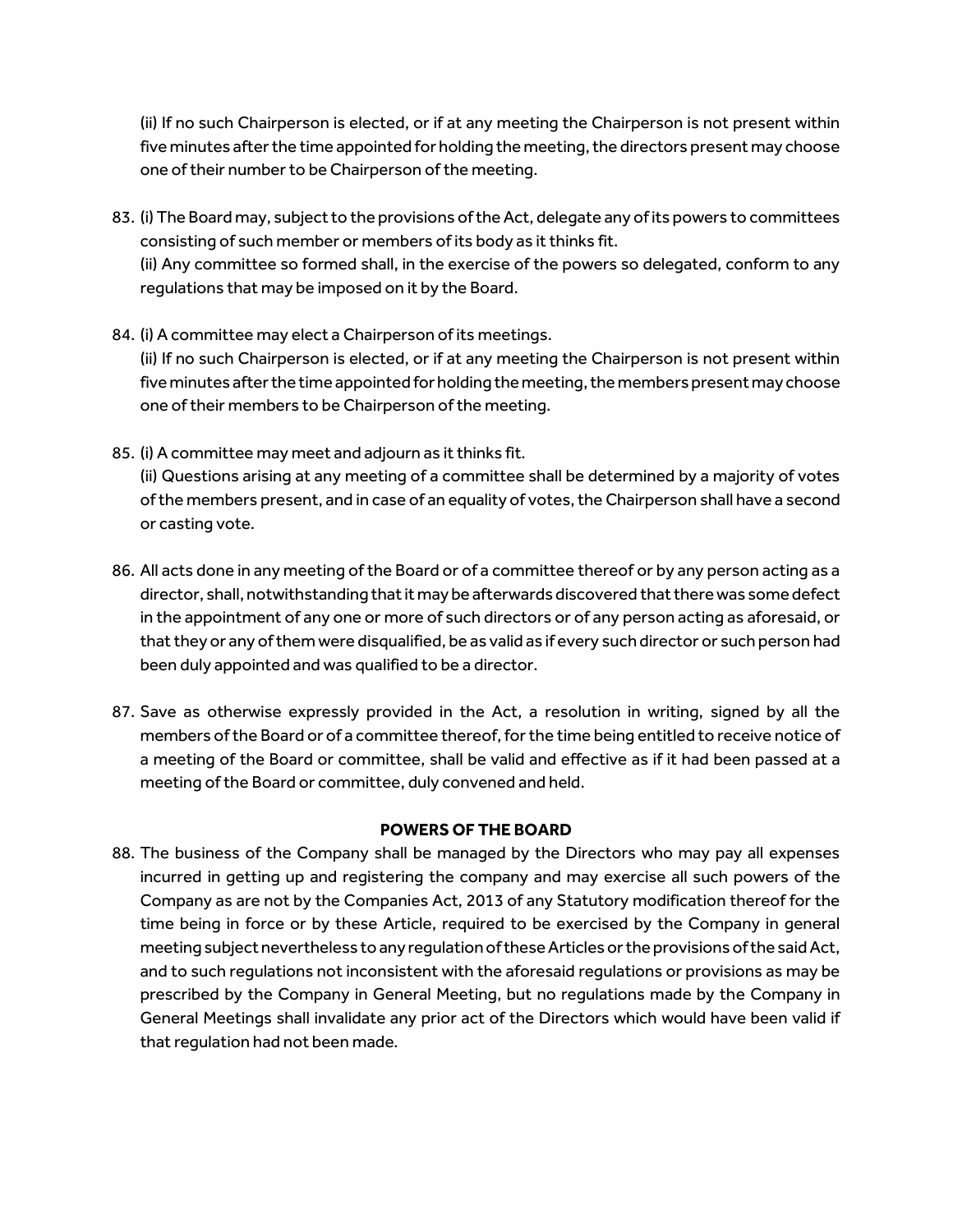- 89. Without prejudice to the General powers conferred by the preceding Articles and the other powers conferred by these Articles and subject to the provisions of the Act, the Board of Directors shall have the following powers, that is to say:
	- a. To pay the costs, charges, expenses preliminary and incidental to the promotion, establishment and registration of the Company.
	- b. At their discretion to pay for any property, rights privileges acquired by, or services, rendered to, the Company either wholly or partially in cash or in shares, bonds, debentures or other securities of the Company and any such shares may be issued either fully paid up or with such amount credited as paid up thereon as may be agreed upon subject always to the liability of all shareholders in regard to the departments of the Company whether such bonds, debentures or other securities are either specifically charges upon all or any part of the company and its uncalled capital not so charged.
	- c. To take on lease, purchase or otherwise acquire for the company any property, rights or privilege, which the company is authorized to acquire, at such price and generally on such terms and conditions as they think fit.
	- d. To appoint any person or persons to hold in trust for the Company property belonging to the Company or in which it is interested or for any other purpose and to execute all such instruments and to do all such things as may be necessary or requisite in relation to any such trust.
	- e. To sell, let, exchange or otherwise dispose of absolutely or conditionally all or any part of the property, privileges and undertakings of the company upon such terms and conditions and for such consideration as they think fit.
	- f. To appoint and at their discretion remove or suspend such agents, managers, secretaries, clerks and servants for permanent, temporary or special services, as they may from time to time think fit and to determine their powers duties and fix their salaries or emoluments and to require security in such instance and to such amounts as they think fit and generally to provide for the management of the Company in different parts of India or outside in any countries and to establish and maintain branch offices anywhere.
	- g. To buy or procure the supply of all articles, goods, merchandises and other movable property required for the purpose of the Company and to sell them.
	- h. To appoint any person or persons to be attorneys of the Company for such purposes and with powers, authorities and secretions not exceeding those vested in or exercisable as the Board and for such period and subject to such conditions as the Board may from time to time think fit.
	- i. To enter into, carryout rescind or vary, financial arrangements with any banks persons or corporations for or in connection with the Company's business or affairs and, pursuant to or in connection with such arrangements, to deposit, pledge or hypothecate any property of the Company, to execute and register any documents relating to the same.
	- j. To make and give receipts, release and other discharges for money payable to the Company for the claims and demands for the Company.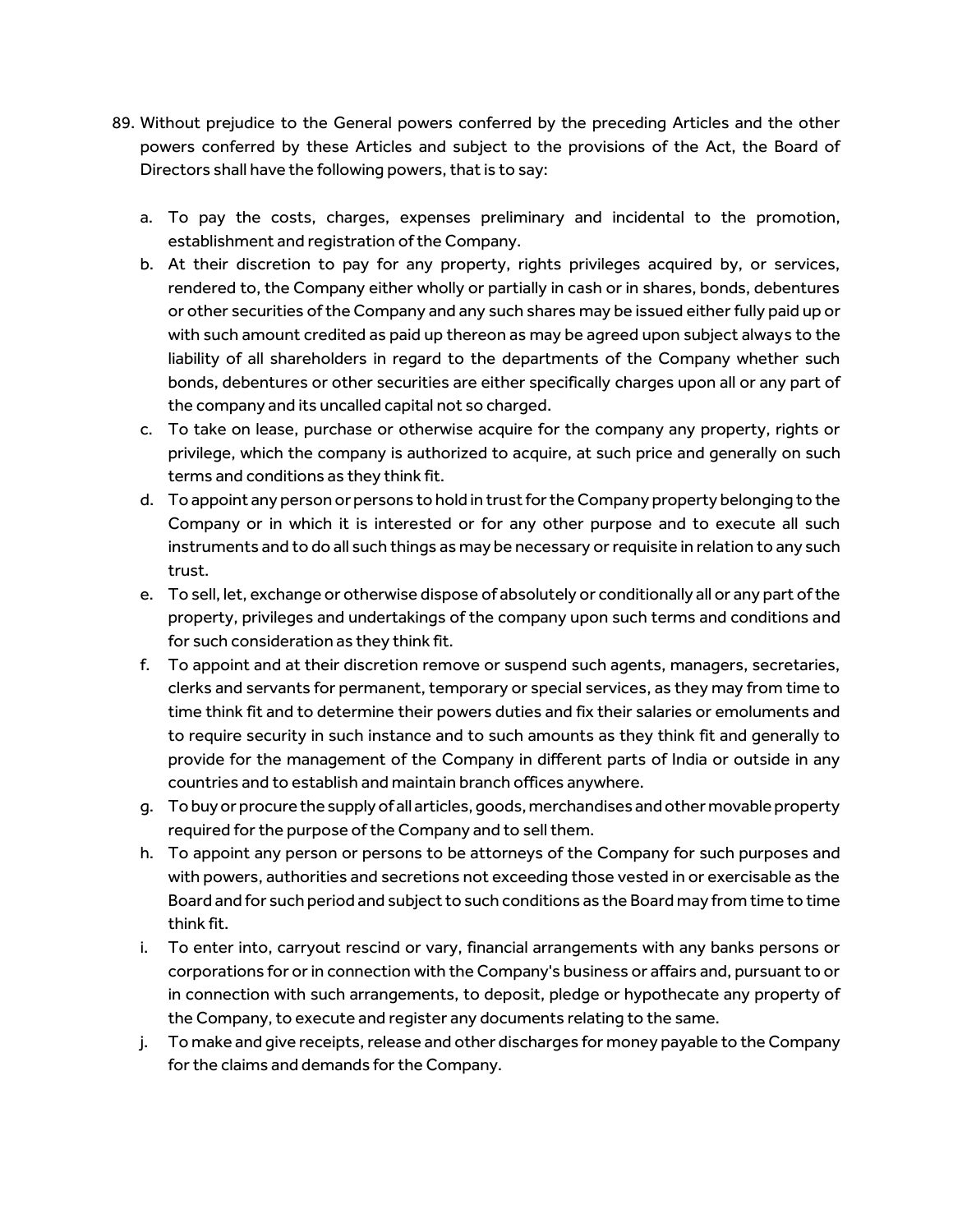- k. To compound and allow time for the payment or satisfaction or any debts due to or by the Company and any claims and demands by or against the Company and to refer matters to arbitration and observe and perform the awards.
- l. To sign, draw, accept, endorse and negotiate and discount, for and on behalf of the Company all such cheques, bills of exchange, promissory notes, hundies, drafts, Government and other securities and all other documents, whether negotiable or otherwise, as shall be normal in or for carrying on the affairs of the Company.
- m. To institute, prosecute, compromise, withdraw or abandon any legal proceedings by or against the Company or its officers or otherwise concerning the affairs of the Company.
- n. To invest and deal with any of the moneys of the Company not immediately required for the purpose thereof upon such securities or investments and in such manner as they may think fit and from time to time vary or realize such securities and investments.
- o. to enter into negotiations and contracts and to rescind or vary all such contracts and do all such acts, deeds, and things in the name and on behalf of the company as they may consider expedient for or in relation to any of the matters aforesaid or otherwise for the purpose of the company.
- p. To make, vary and repeal, from time to time bye-laws for the regulation of the business of the Company, its officers and employees.
- q. To deposit money on security or otherwise with other persons or companies whether Banking Company or not and to invest any funds of the Company not required for the time being for the general purpose of the Company in such investments (other than the shares of the company) as may be thought proper, and to hold exchange, sell, vary and dispose of or deal with any of the investments of the Company, as may be deemed expedient.
- r. To give credit or deal upon credit, with or without security with any persons including members of the Company or such amount upon such terms and conditions as they shall think fit.
- s. To call any General Meeting of the Company to transact such business as is mentioned in the notice convening the meeting.
- t. To exercise and to carry into effect any or all of the objects and powers mentioned or referred to in the Memorandum of Association.
- u. To list the Equity Shares, Debentures, ADRs, GDRs and any other instruments of the Company, for the purpose of raising funds from the public, Financial Institutions, Foreign Institutional Investors, non-Resident Indians, Overseas Corporate Bodies, and any other person(s), on such stock exchanges including OTC Exchange of India, in India, and outside India subject to obtaining permission / sanction(s) from such authorities and execute all such agreements, instruments and any other writings, on such terms and conditions as the Board may from time to time think fit.
- v. To allow Registration, Custodians or any other person acting and doing the acts generally associated with Registrars, Custodians, etc, specially appointed by the Company, for this purpose transfer upto 0.5% of the total paid-up share capital from time to time, as per the existing listing guidelines.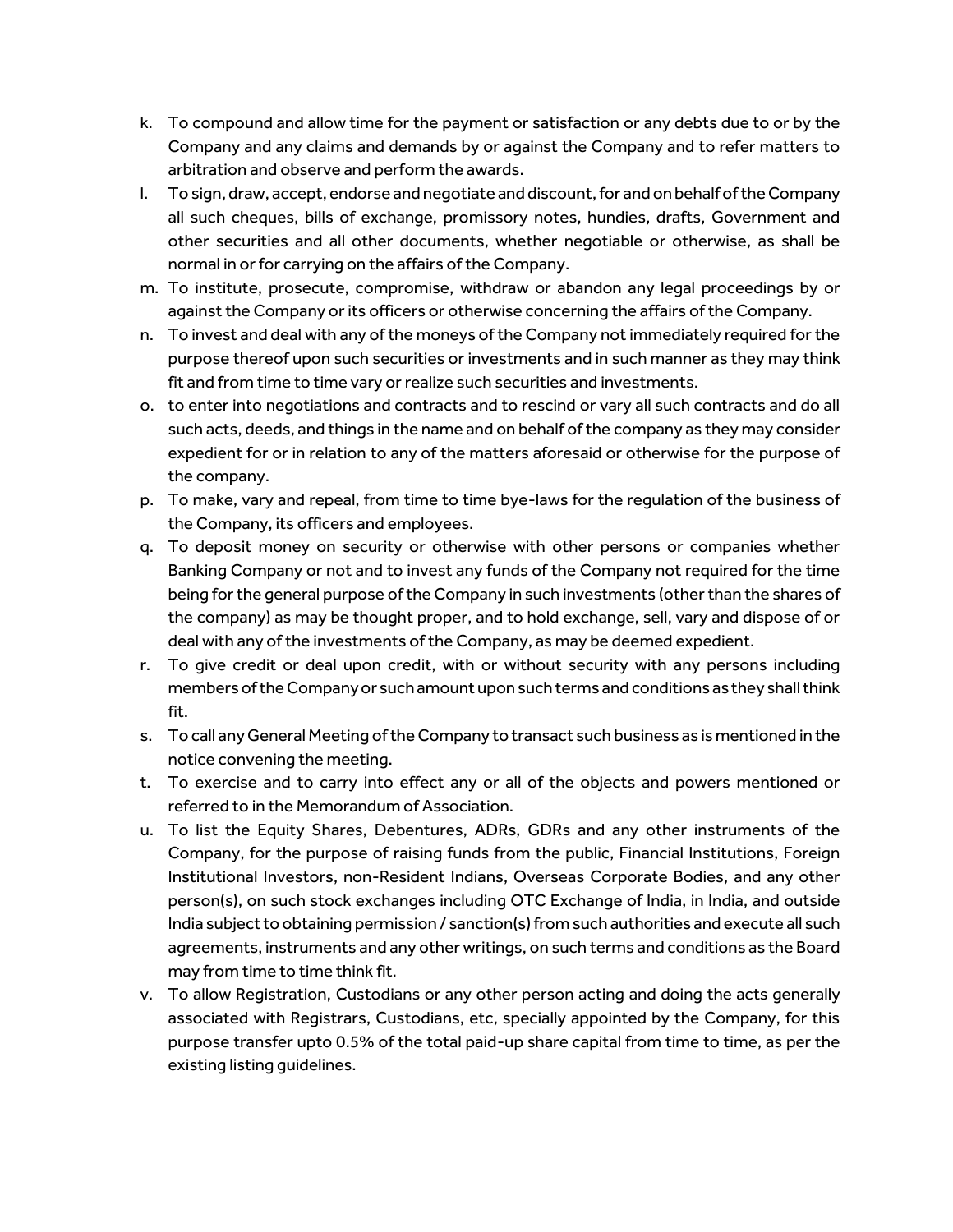- 90. The Board may from time to time at their discretion raise or borrow or secure the payments of any sum of money for the purpose of Company's business, and may secure the payment of such money by mortgage or charge upon the whole or any part of the assets and property of the company (present and future) including its uncalled and unpaid capital not so charged.
- 91. Subject to as aforesaid, any bonds, debenture stock or other securities issued by the company shall be under the control of Directors who may issue them upon such terms and condition and such manner and for consideration as they shall consider to be for the benefit of the Company.
- 92. The Board may at any time pay to any person commission which may represent a share in the profits of the Company or in any other manner either in a lumpsum or in yearly, half-yearly, quarterly installments, in consideration of his guaranteeing to debenture holders or other creditors on behalf of the Company the payment of the face value of the debenture or other liabilities. Such commission will be payable only out of the profits of the Company.
- 93. The Board may receive deposits for the purpose of financing the business of the Company, bearing interest at such rates as the Directors may fix which may be made payable monthly, quarterly, half-yearly or at the beginning or end of the term for which such sums are borrowed.
- 94. If the Directors or any of them or any other persons shall become personally liable for the payment of any sum primarily due from the Company, the Directors may execute or cause or cause to be executed any mortgage, charge or security over the whole or any part of the assets of the Company by way of indemnity to secure the Directors or persons becoming liable as aforesaid for any loss in respect of such liability.
- 95. Subject to the provisions of the Act, the Board may from time to time entrust to and confer upon the Managing Director for the time being or Committee consisting of such persons as it thinks fit, such of the powers exercisable under these presents by the Board as they may think fit, and may confer such powers for such time and to be exercised for such objects and purposes, upon such terms and conditions with such restrictions as they think expedient and they may confer such powers either collaterally with to the exclusion of and in substitution for all or any of the powers of the Board in that behalf and may from time to time withdraw, revoke, alter or vary all or any of such powers.

## **ACCOUNTS**

96. (i) The Board shall from time to time determine whether and to what extent and at what times and places and under what conditions or regulations, the accounts and books of the company, or any of them, shall be open to the inspection of members not being directors.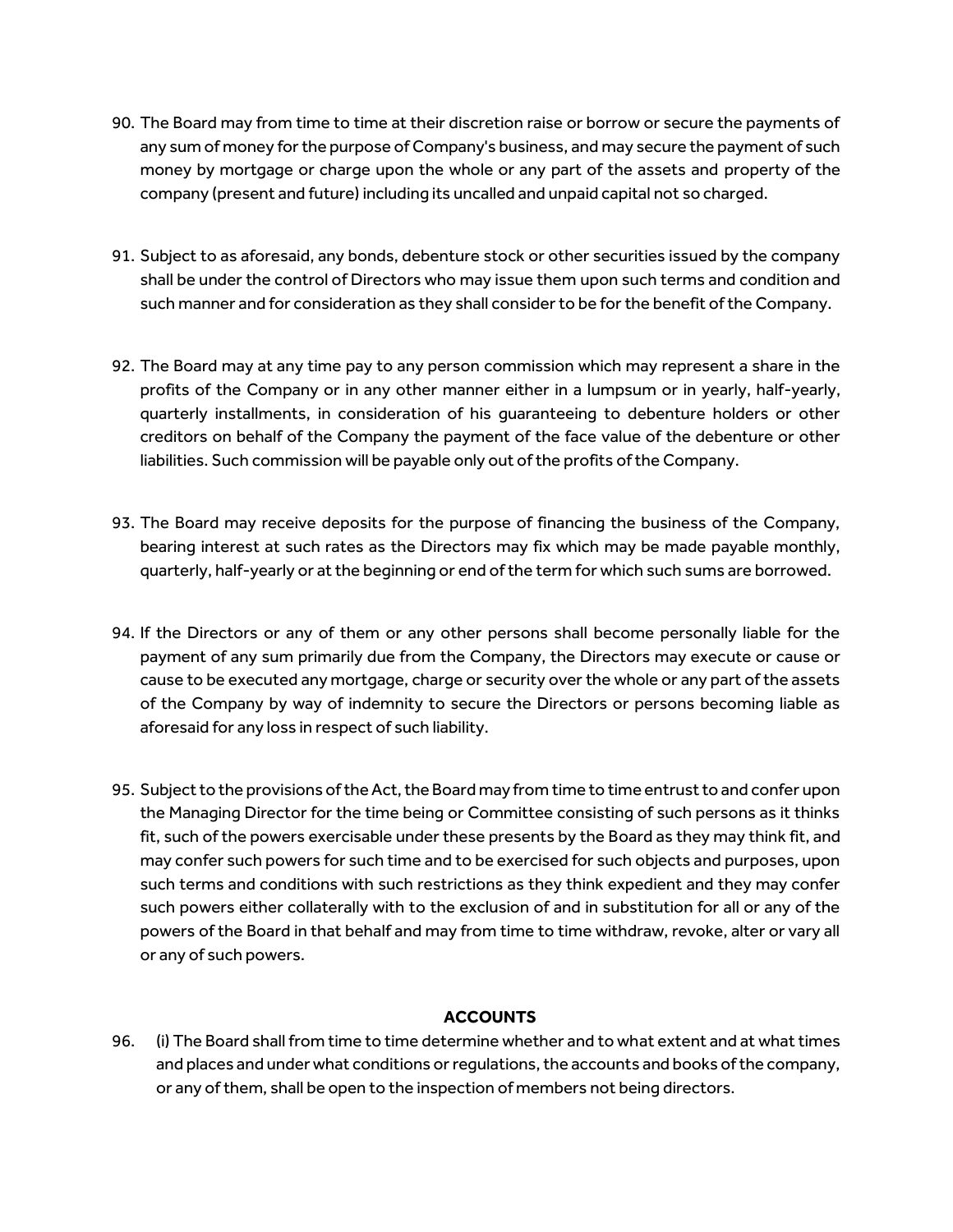(ii) No member (not being a director) shall have any right of inspecting any account or book or document of the company except as conferred by law or authorised by the Board or by the company in general meeting.

#### **THE SEAL**

## 97. (i) The Board shall provide for the safe custody of the seal.

(ii) The seal of the company shall not be affixed to any instrument except by the authority of a resolution of the Board or of a committee of the Board authorised by it in that behalf, and except in the presence of at least two directors and of the secretary or such other person as the Board may appoint for the purpose; and those two directors and the secretary or other person aforesaid shall sign every instrument to which the seal of the company is so affixed in their presence.

#### **SECRECY**

- 98. No member shall be entitled to inspect the Company's Books without the permission of the Director or to require discovery of any information requiring any detail of the company's trading or any matter which is or may be in the nature of trade secret process or trade mystery which may relate to the conduct of the business of the company and which, in the opinion of the Directors, it will not be expedient in the interest of the members of the company to communicate to the public.
- 99. The Officers and authorized nominees of any financial institution giving loan or any other form of the financial assistance shall have a right to inspect the factory, Records, Documents, Registers, books of accounts and other relevant statutory books, and obtain copies and extracts from them during the normal working hours of the Company.

## **DIVIDENDS AND RESERVE**

- 100. The company in general meeting may declare dividends, but no dividend shall exceed the amount recommended by the Board.
- 101. Subject to the provisions of section 123, the Board may from time to time pay to the members such interim dividends as appear to it to be justified by the profits of the company.
- 102. (i) The Board may, before recommending any dividend, set aside out of the profits of the company such sums as it thinks fit as a reserve or reserves which shall, at the discretion of the Board, be applicable for any purpose to which the profits of the company may be properly applied, including provision for meeting contingencies or for equalizing dividends; and pending such application, may, at the like discretion, either be employed in the business of the company or be invested in such investments (other than shares of the company) as the Board may, from time to time, thinks fit.

(ii) The Board may also carry forward any profits which it may consider necessary not to divide, without setting them aside as a reserve.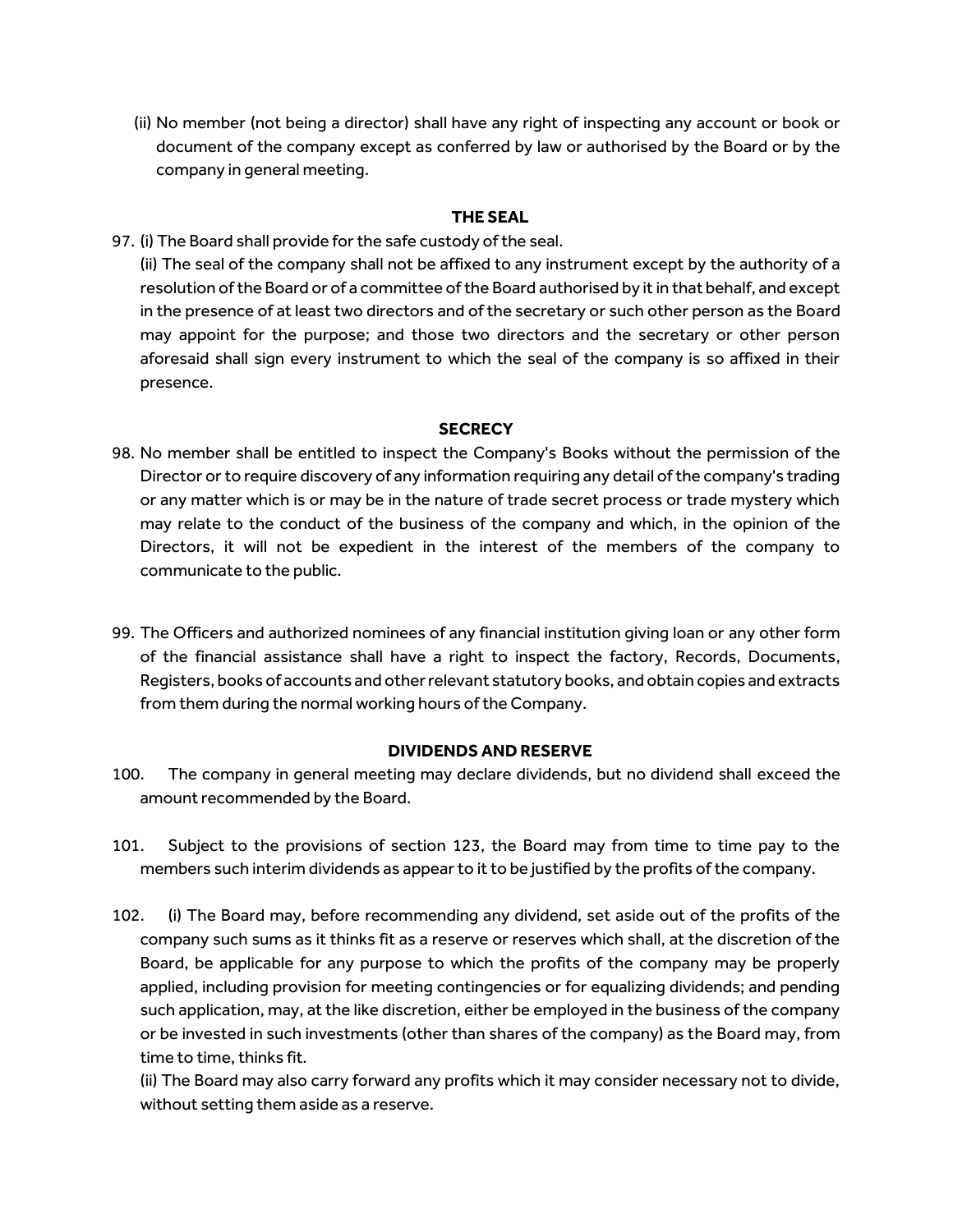103. (i) Subject to the rights of persons, if any, entitled to shares with special rights as to dividends, all dividends shall be declared and paid according to the amounts paid or credited as paid on the shares in respect whereof the dividend is paid, but if and so long as nothing is paid upon any of the shares in the company, dividends may be declared and paid according to the amounts of the shares.

(ii) No amount paid or credited as paid on a share in advance of calls shall be treated for the purposes of this regulation as paid on the share.

(iii) All dividends shall be apportioned and paid proportionately to the amounts paid or credited as paid on the shares during any portion or portions of the period in respect of which the dividend is paid; but if any share is issued on terms providing that it shall rank for dividend as from a particular date such share shall rank for dividend accordingly.

- 104. The Board may deduct from any dividend payable to any member all sums of money, if any, presently payable by him to the company on account of calls or otherwise in relation to the shares of the company.
- 105. (i) Any dividend, interest or other monies payable in cash in respect of shares may be paid by cheque or warrant sent through the post directed to the registered address of the holder or, in the case of joint holders, to the registered address of that one of the joint holders who is first named on the register of members, or to such person and to such address as the holder or joint holders may in writing direct.

(ii) Every such cheque or warrant shall be made payable to the order of the person to whom it is sent.

- 106. Any one of two or more joint holders of a share may give effective receipts for any dividends, bonuses or other monies payable in respect of such share.
- 107. Notice of any dividend that may have been declared shall be given to the persons entitled to share therein in the manner mentioned in the Act.
- 108. No dividend shall bear interest against the company.

#### **CAPITALISATION OF PROFITS**

- 109. (i) The company in general meeting may, upon the recommendation of the Board, resolve --
	- (a) that it is desirable to capitalise any part of the amount for the time being standing to the credit of any of the company's reserve accounts, or to the credit of the, profit and loss account, or otherwise available for distribution; and
	- (b) that such sum be accordingly set free for distribution in the manner specified in clause (ii) amongst the members who would have been entitled thereto, if distributed by way of dividend and in the same proportions.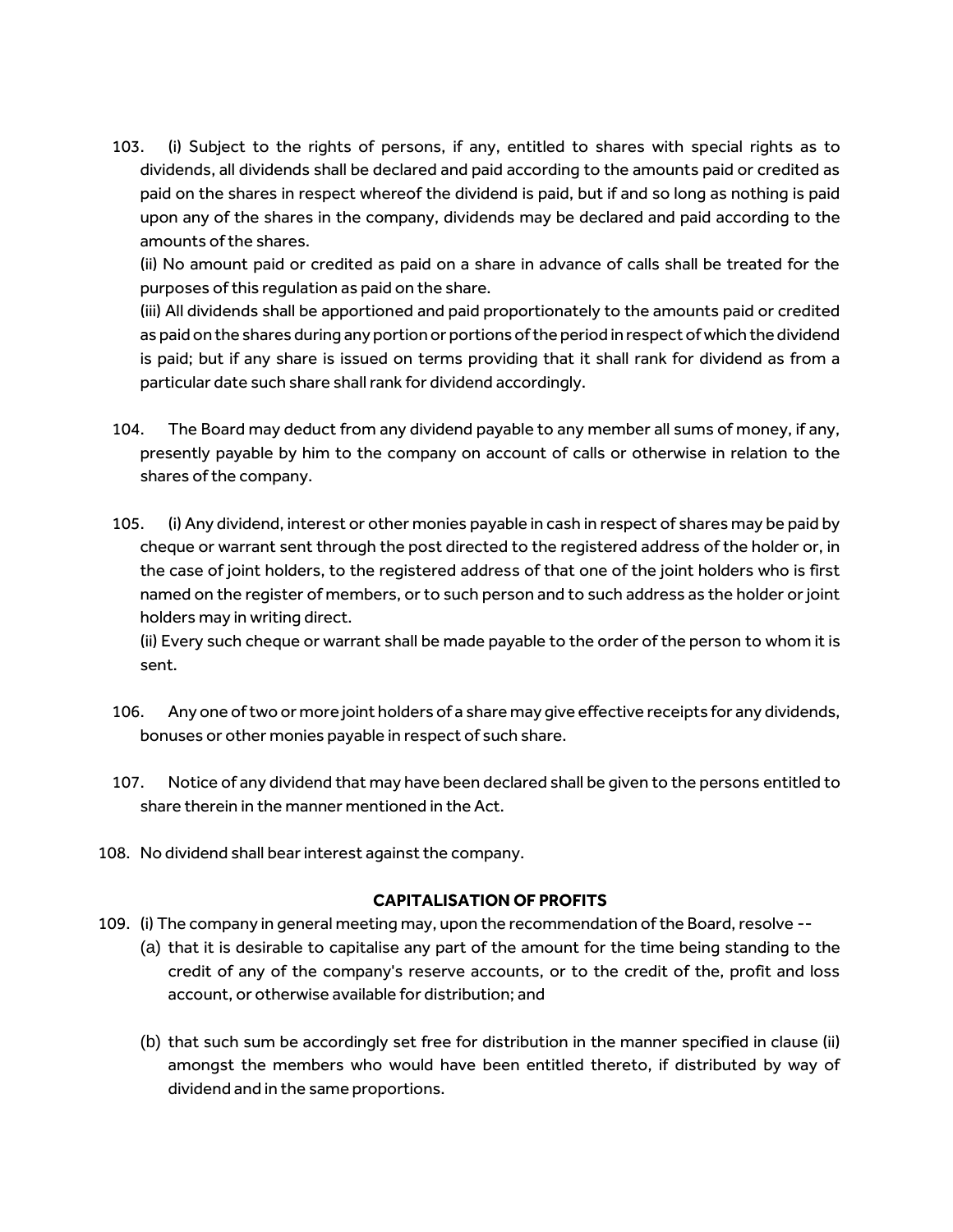- (ii) The sum aforesaid shall not be paid in cash but shall be applied either in or towards --
	- (A) paying up any amounts for the time being unpaid on any shares held by such members respectively;
	- (B) paying up in full, unissued shares of the company to be allotted and distributed, credited as fully paid-up, to and amongst such members in the proportions aforesaid;
	- (C) partly in the way specified in sub-clause (A) and partly in that specified in sub-clause (B);
	- (D) A securities premium account and a capital redemption reserve account may, for the purposes of this regulation, be applied in the paying up of unissued shares to be issued to members of the company as fully paid bonus shares;
	- (E) The Board shall give effect to the resolution passed by the company in pursuance of this regulation.
- 110. (i) Whenever such a resolution as aforesaid shall have been passed, the Board shall-
	- (a) make all appropriations and applications of the undivided profits resolved to be capitalised thereby, and all allotments and issues of fully paid shares if any; and
	- (b) generally do all acts and things required to give effect thereto.
	- (ii) The Board shall have power --
	- (a) to make such provisions, by the issue of fractional certificates or by payment in cash or otherwise as it thinks fit, for the case of shares becoming distributable in fractions; and
	- (b) to authorise any person to enter, on behalf of all the members entitled thereto, into an agreement with the company providing for the allotment to them respectively, credited as fully paid-up, of any further shares to which they may be entitled upon such capitalisation, or as the case may require, for the payment by the company on their behalf, by the application thereto of their respective proportions of profits resolved to be capitalised, of the amount or any part of the amounts remaining unpaid on their existing shares;
	- (iii) Any agreement made under such authority shall be effective and binding on such members.

#### **INDEMNITY**

111. Every officer of the company shall be indemnified out of the assets of the company against any liability incurred by him in defending any proceedings, whether civil or criminal, in which judgment is given in his favour or in which he is acquitted or in which relief is granted to him by the court or the Tribunal.

#### **ARBITRATION**

112. Whenever any difference or dispute arises between the company on one hand and any of the members or either their heirs, executors, administrators or assignors on the other hand, or between the members interest touching the true intent or construction of the incidents or consequences of these presents or the statutes, or touching anything when, or thereafter done, executed, omitted resuffered in pursuance of these presents or of the statutes or touching any breach or otherwise relating to the promises or to these presents or to any statute affecting the